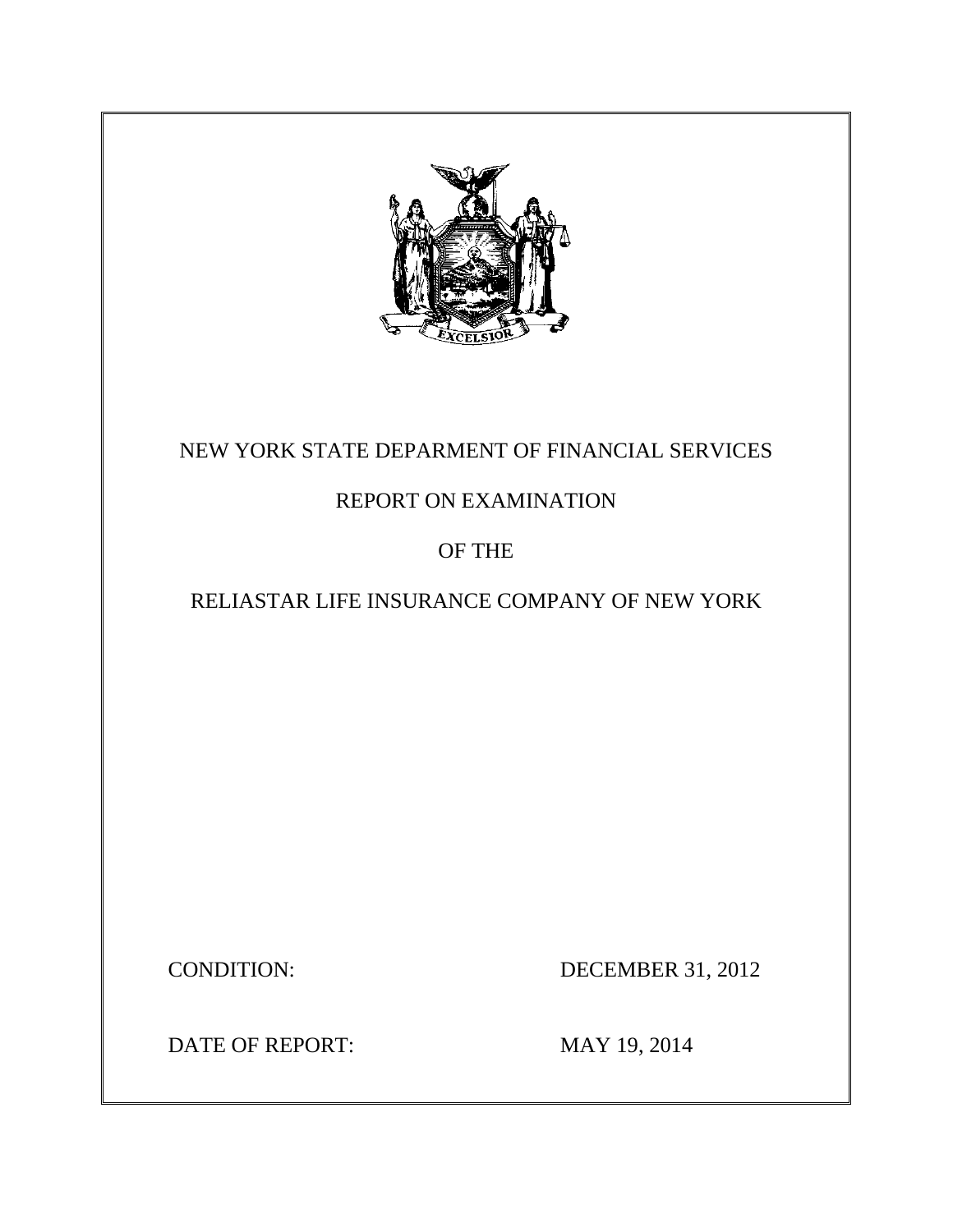### NEW YORK STATE DEPARTMENT OF FINANCIAL SERVICES

### REPORT ON EXAMINATION

#### OF THE

#### RELIASTAR LIFE INSURANCE COMPANY OF NEW YORK

## AS OF

DECEMBER 31, 2012

DATE OF REPORT: MAY 19, 2014

**EXAMINER:** 

JAMES MENCK, CFE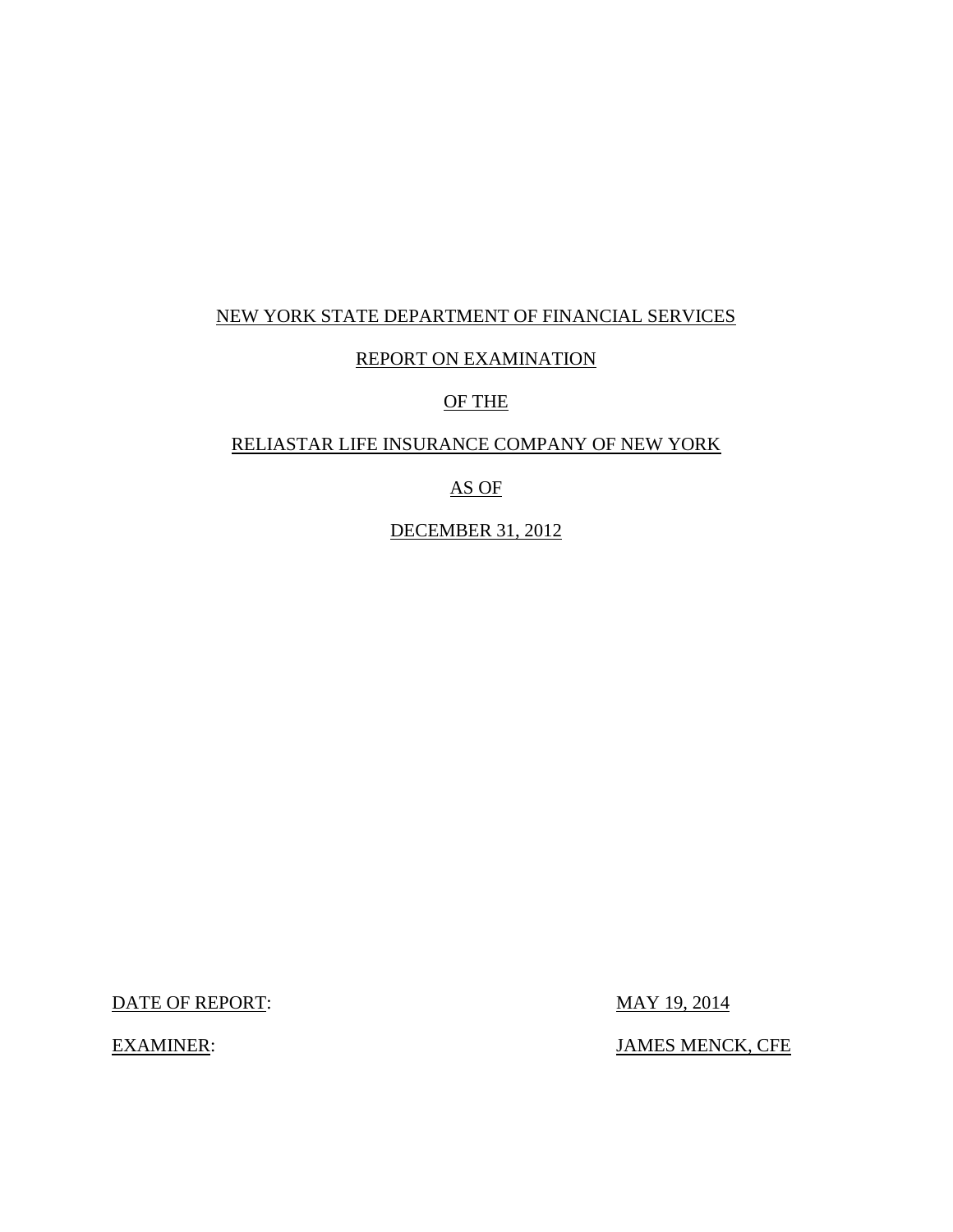## TABLE OF CONTENTS

| <b>ITEM</b> |                                      | PAGE NO.       |
|-------------|--------------------------------------|----------------|
| 1.          | <b>Executive summary</b>             | $\overline{2}$ |
| 2.          | Scope of examination                 | 3              |
| 3.          | Description of Company               | 5              |
|             | A. History                           | 5              |
|             | B. Holding company                   | $\tau$         |
|             | C. Organizational chart              | 7              |
|             | D. Service agreements                | 8              |
|             | E. Management                        | 10             |
| 4.          | Territory and plan of operations     | 13             |
|             | A. Statutory and special deposits    | 13             |
|             | <b>B.</b> Direct operations          | 13             |
|             | C. Reinsurance                       | 14             |
| 5.          | Significant operating results        | 15             |
| 6.          | <b>Financial statements</b>          | 18             |
|             | A. Independent accountants           | 18             |
|             | <b>B.</b> Net admitted assets        | 19             |
|             | C. Liabilities, capital and surplus  | 20             |
|             | D. Condensed summary of operations   | 21             |
|             | E. Capital and surplus account       | 22             |
| 7.          | Market conduct activities            | 23             |
|             | A. Advertising and sales activities  | 23             |
|             | B. Underwriting and policy forms     | 23             |
|             | C. Treatment of policyholders        | 23             |
| 8.          | Prior report summary and conclusions | 24             |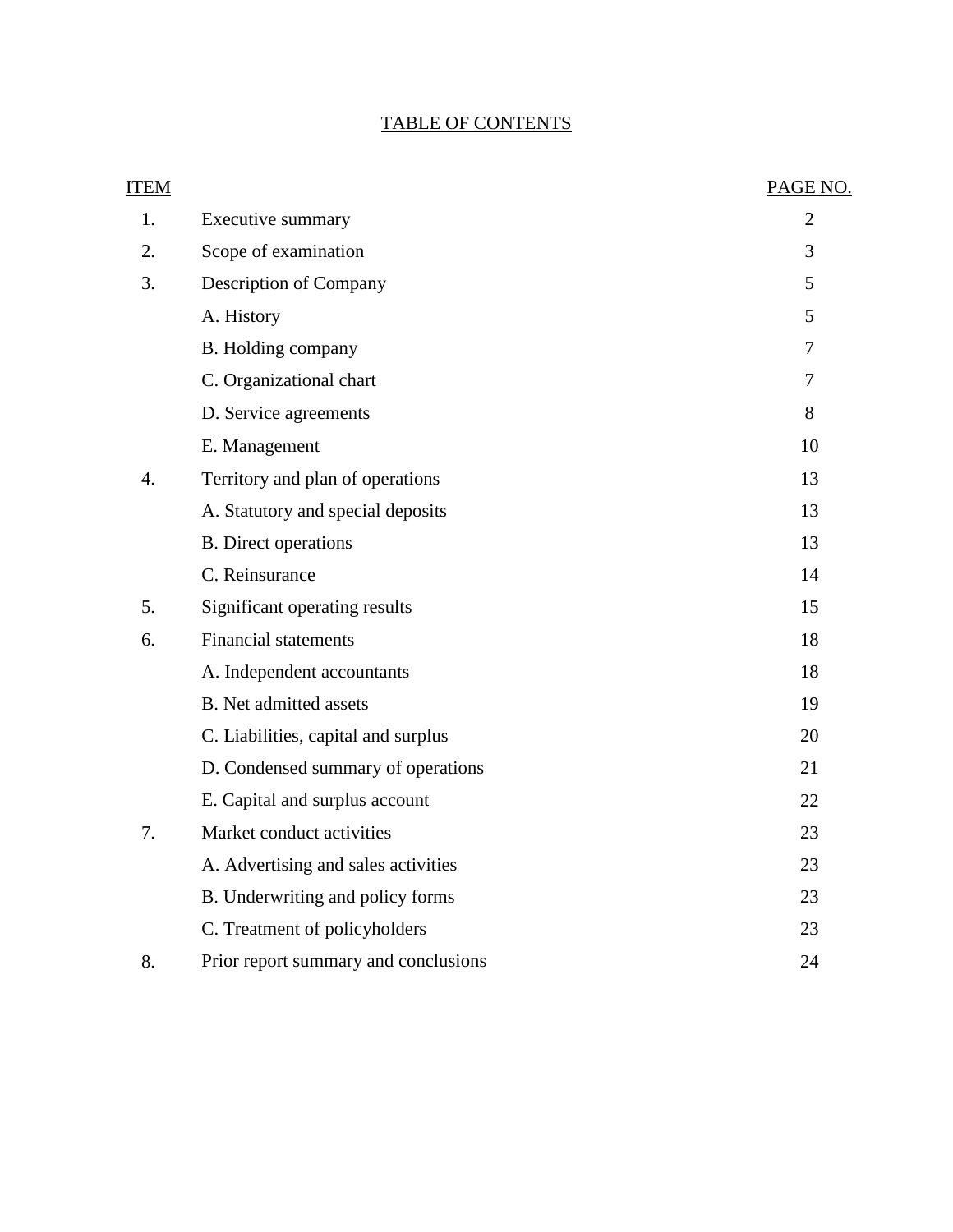

## NEW YORK STATE DEPARTMENT<sub>of</sub> **FINANCIAL SERVICES**

Andrew M. Cuomo Benjamin M. Lawsky Governor Superintendent Superintendent Superintendent Superintendent Superintendent

May 22, 2014

Honorable Benjamin M. Lawsky Superintendent of Financial Services New York, New York 10004

Sir:

 In accordance with instructions contained in Appointment No. 30985, dated August 20, ReliaStar Life Insurance Company of New York, hereinafter referred to as "the Company," at its main administrative office located at 5780 Powers Ferry Road, NW Atlanta, Georgia 30327- 4390 and at the Company's home office which is located at 1000 Woodbury Road, Suite 208, 2013 and annexed hereto, an examination has been made into the condition and affairs of Woodbury, New York 11797.

Wherever "Department" appears in this report, it refers to the New York State Department of Financial Services.

The report indicating the results of this examination is respectfully submitted.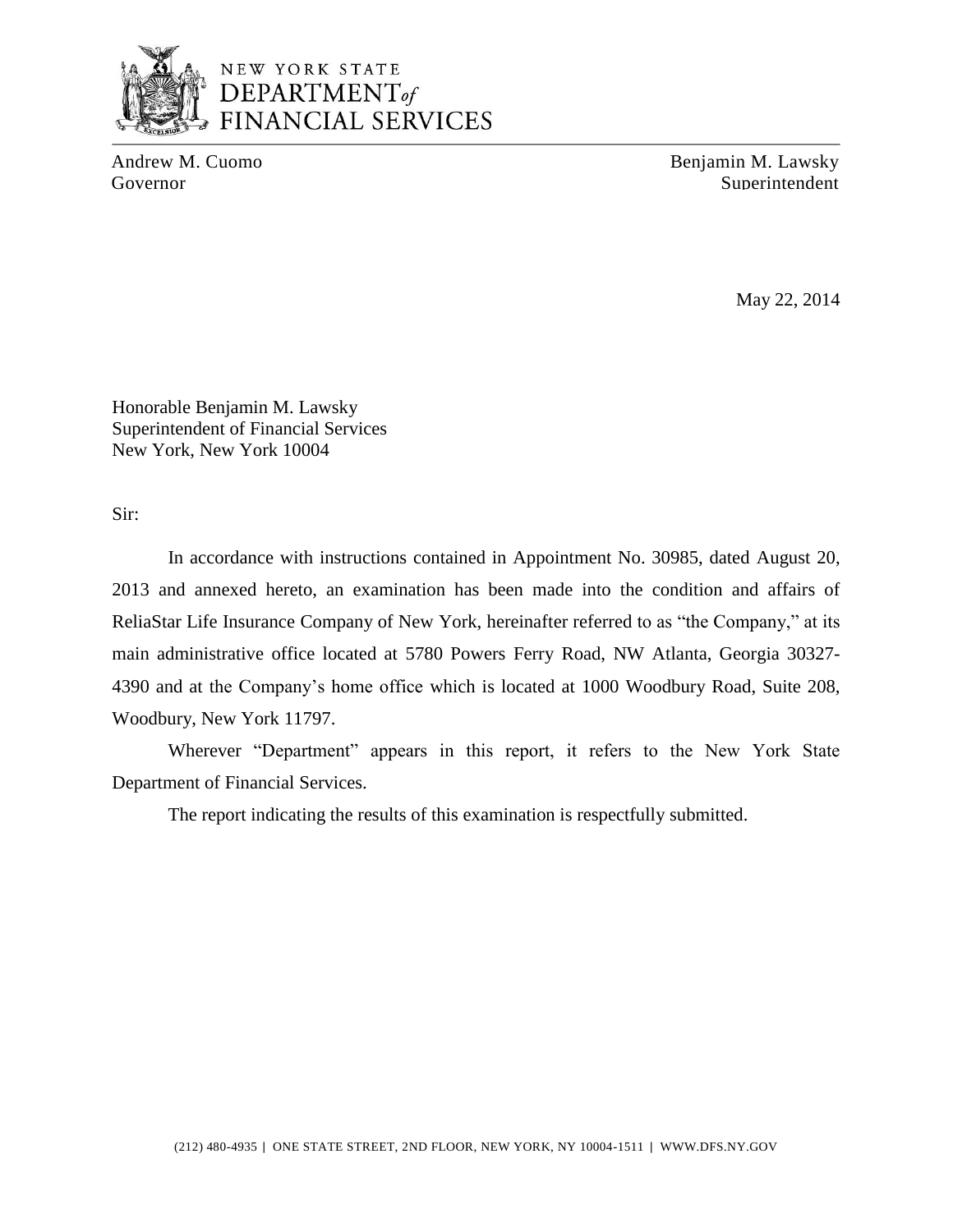#### 1. EXECUTIVE SUMMARY

<span id="page-4-0"></span>• Following the global financial crisis in 2008 ING Groep N.V. ("ING"), the parent of ING America Insurance Holdings, Inc. ("ING AIH"), was granted state aid by the Dutch government. As a condition to receiving this state aid, ING was required to submit a restructuring plan to the European Commission which resulted in the separation of ING's global investment and insurance operations. Following the separation of the ING's global operations, ING now owns 43% of the Company's indirect parent, Voya Financial, Inc. (formally known as ING U.S., Inc. formally known as ING AIH). (See item 3A of this report)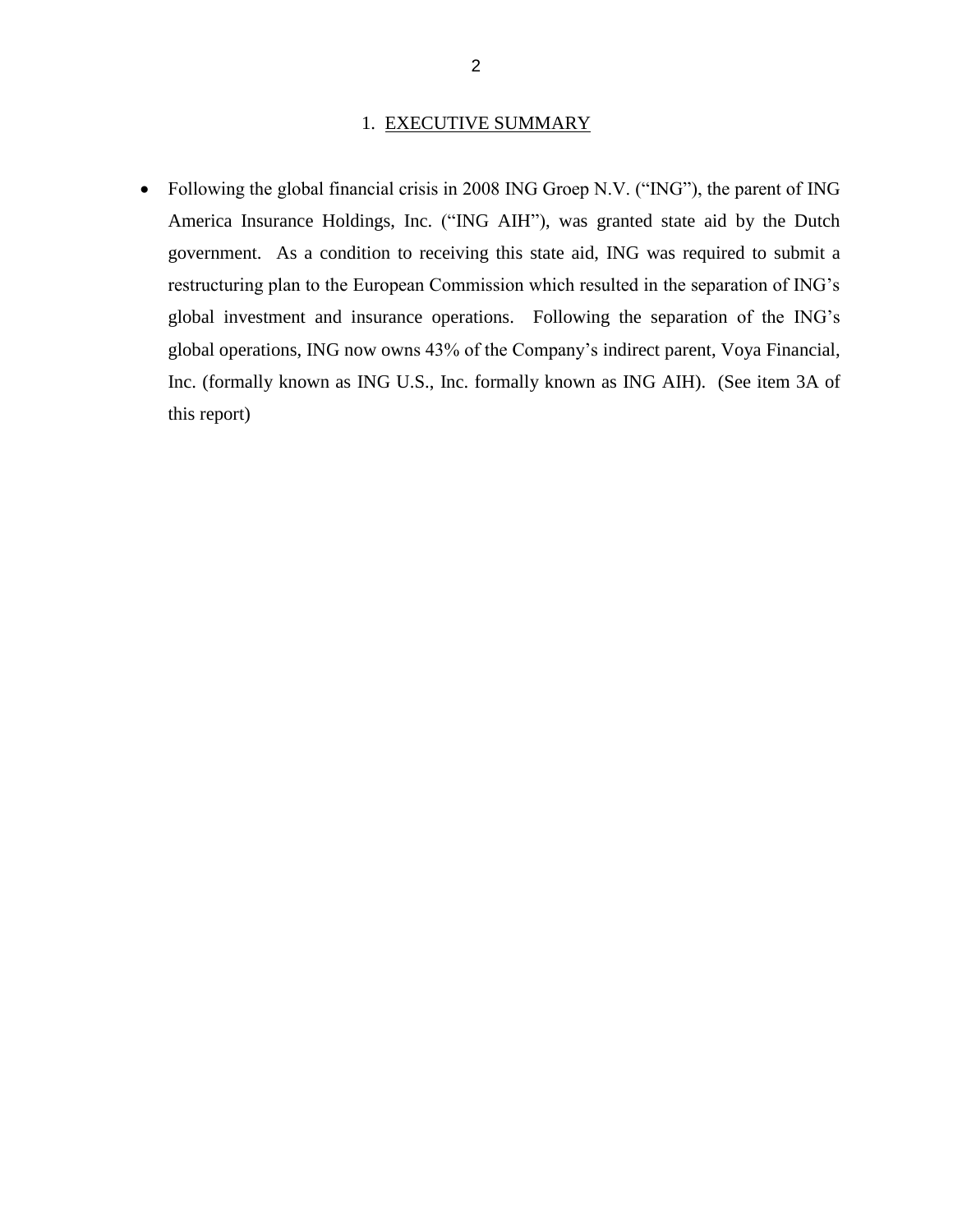#### 2. SCOPE OF EXAMINATION

<span id="page-5-0"></span> *Financial Condition Examiners Handbook, 2013 Edition* (the "Handbook")*.* The examination covers the four-year period from January 1, 2009, to December 31, 2012. The examination was conducted observing the guidelines and procedures in the Handbook and, where deemed appropriate by the examiner, transactions occurring subsequent to December 31, 2012, but prior The examination of the Company was a full scope examination as defined in the *NAIC*  to the date of this report (i.e., the completion date of the examination) were also reviewed.

 In the course of the examination, a review was also made of the manner in which the Company conducts its business and fulfills its contractual obligations to policyholders and claimants. The results of this review are contained in item 7 of this report.

 of the Handbook published by the National Association of Insurance Commissioners ("NAIC"). examiner's assessment of risk in the insurer's operations and utilizing that evaluation in formulating the nature and extent of the examination. The examiner planned and performed the examination to evaluate the current financial condition as well as identify prospective risks that may threaten the future solvency of the insurer. The examiner identified key processes, assessed to mitigate those risks. The examination also included assessing the principles used and significant estimates made by management, evaluating the overall financial statement guidelines, Statutory Accounting Principles as adopted by the Department and annual statement The examination was conducted on a risk focused basis in accordance with the provisions The Handbook guidance provides for the establishment of an examination plan based on the the risks within those processes and evaluated the internal control systems and procedures used presentation, and determining management's compliance with Department statutes and instructions.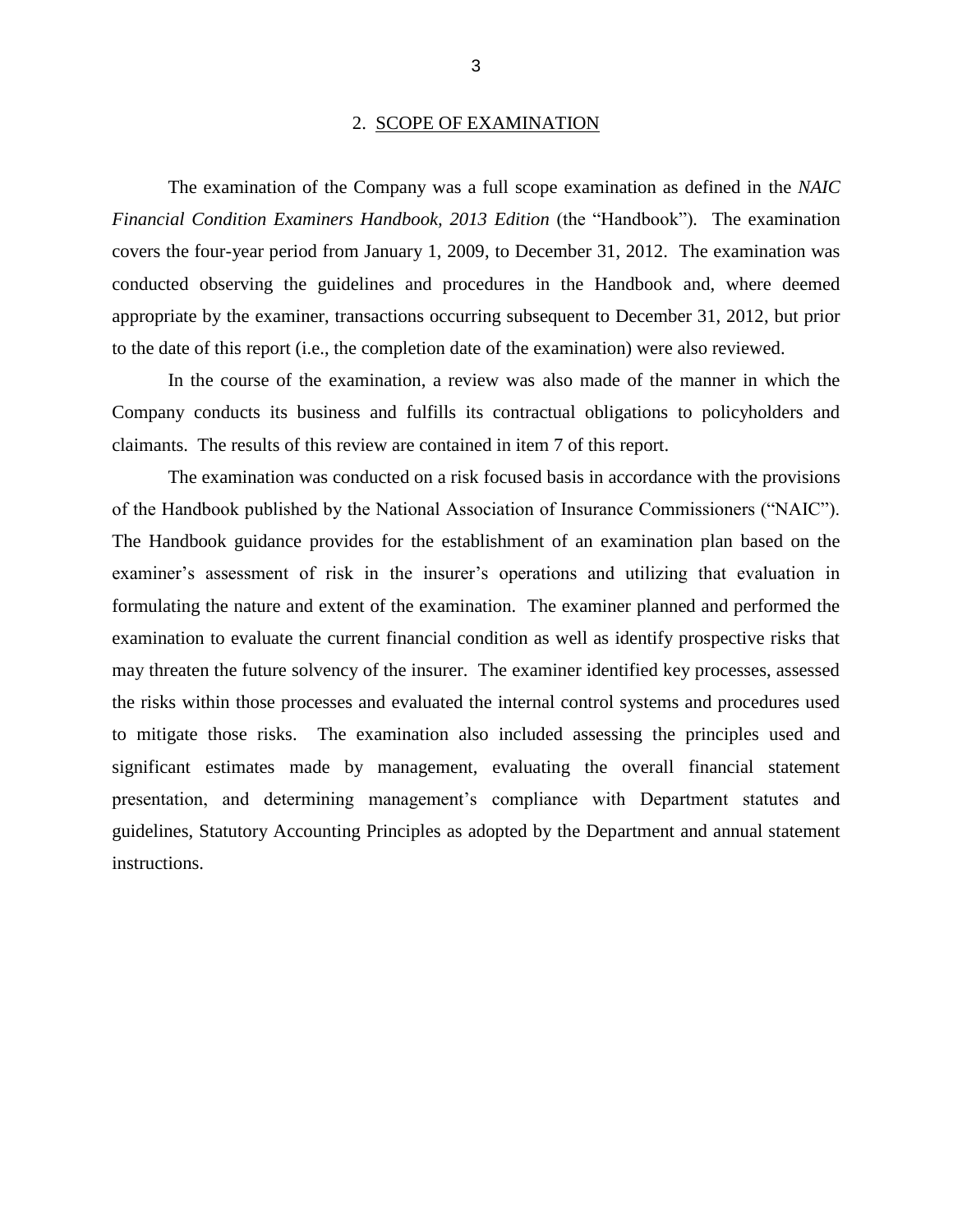environment were utilized to develop the examination approach. The Company's risks and management activities were evaluated incorporating the NAIC's nine branded risk categories. These categories are as follows: Information about the Company's organizational structure, business approach and control

- Pricing/Underwriting
- Reserving
- Operational
- Strategic
- Credit
- Market
- Liquidity
- Legal
- Reputational

 The Company was audited annually, for the years 2009 through 2012, by the accounting firm of Ernst & Young, LLP. The Company received an unqualified opinion in all years. Certain audit workpapers of the accounting firm were reviewed and relied upon in conjunction with this examination. Voya Financial, Inc. (formerly known as ING U.S., Inc., formerly known as ING America Insurance Holdings, Inc., the Company's indirect parent, has an internal audit department and a separate internal control department which were given the task of assessing the internal control structure and compliance with the Sarbanes-Oxley Act of 2002 ("SOX"). the Company are subject to SOX at the Voya Financial, Inc. level. Where applicable, SOX workpapers and reports were reviewed and portions were utilized in this examination. Although the Company is not subject to the SOX, certain business units that provide services to

The examiner reviewed the corrective actions taken by the Company with respect to the violations and recommendation contained in the prior financial and market conduct reports on examination. The results of the examiner's review are contained in item 8 of this report.

 matters which involve departure from laws, regulations or rules, or which require explanation or This report on examination is confined to financial statements and comments on those description.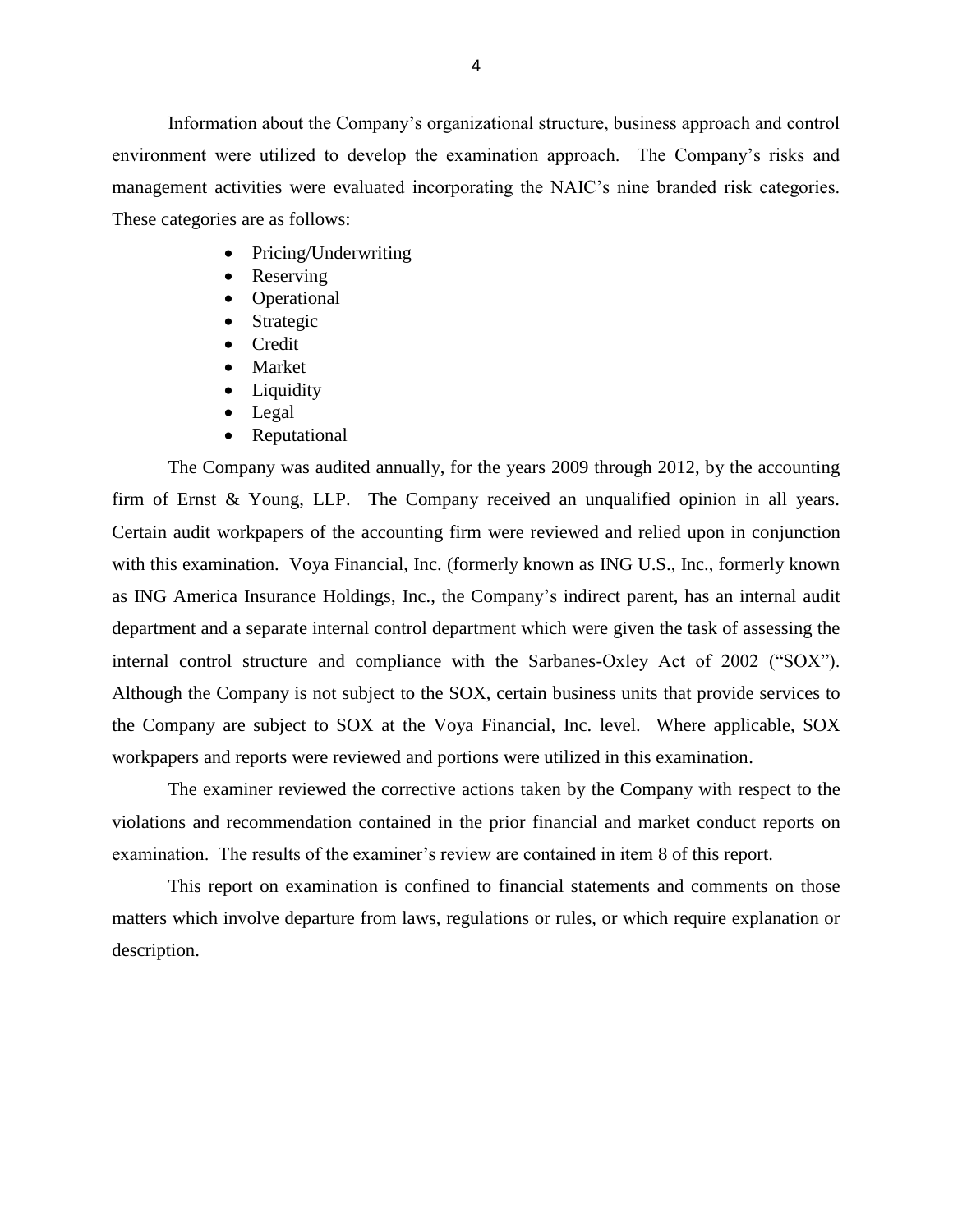#### 3. DESCRIPTION OF COMPANY

#### <span id="page-7-0"></span>A. History

 under the name The Morris Plan Insurance Society, and commenced business on September 18, 1917. The name was changed to Bankers Security Life Insurance Society ("Bankers") in July 1946. In 1962, through an exchange of securities, Bankers merged with Postal Life Insurance Company of New York. In 1971, also by an exchange of securities, the Congressional Life The Company was incorporated as a stock life insurance company on June 11, 1917, Insurance Company merged into Bankers.

 On January 17, 1995, ReliaStar Financial Corporation ("RFC"), the parent of ReliaStar Life Insurance Company ("RLIC"), acquired USLICO Corporation, the ultimate parent of Bankers at that time, through an exchange of stock. RFC became Bankers ultimate parent. As a condition to the approval of the acquisition by the Department, RLIC agreed to merge another one of its New York subsidiaries, North Atlantic Life Insurance Company of America, with and into Bankers. The merger became effective on December 28, 1995. On August 19, 1996, Bankers changed its name to ReliaStar Bankers Security Life Insurance Company.

 On July 1, 1997, through an exchange of securities, Security-Connecticut Corporation ("SCC") merged into RFC. SCC owned Security-Connecticut Life Insurance Company which, in turn, owned Lincoln Security Life Insurance Company ("Lincoln Security"), a domestic stock life insurer. On January 1, 1998, Lincoln Security was merged into the Company and the Company changed its name to ReliaStar Life Insurance Company of New York.

 Life Insurance Company, a Company affiliate at the time, was merged into the Company. On September 1, 2000, ING AIH acquired RFC. On April 1, 2002, First Golden America

 On December 31, 2002, RFC merged with and into Lion Connecticut Holdings, Inc. RLIC within ING AIH. ("Lion"), a Connecticut holding and management company which then became the parent of

 Following the global financial crisis in 2008, ING Groep N.V. ("ING"), the parent of 2009. On October 26, 2009, ING submitted a restructuring plan (the "2009 Restructuring Plan") to the European Commission ("EC") in order to receive approval for the state aid (the "Dutch ING AIH, requested state aid from the Dutch government in November 2008 and again in March State Transactions") granted to ING by the Kingdom of the Netherlands (the "Dutch State").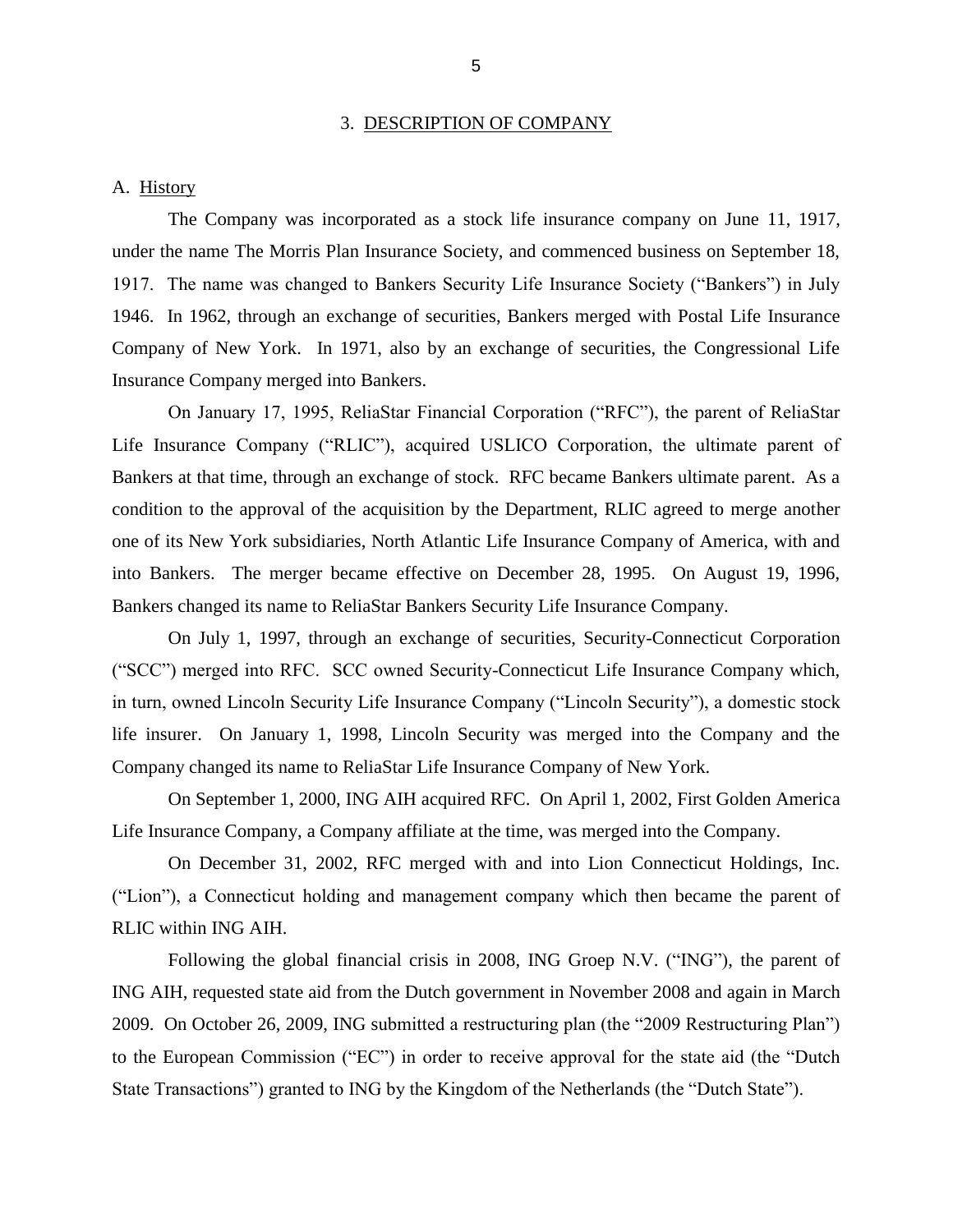In November 2009, the 2009 Restructuring Plan received formal EC approval and the separation of insurance and banking operations and other components of the 2009 Restructuring Plan were approved by ING's shareholders. As a condition to receiving approval for this state aid, ING was required to divest its global insurance and investment management businesses, including the Company. Subsequent challenges by ING and the EC resulted in an Amended Restructuring Plan ("the 2012 Amended Restructuring Plan") that was agreed to on Restructuring Plan ("the 2012 Amended Restructuring Plan") that was agreed to on November 19, 2012. Pursuant to the 2012 Amended Restructuring Plan, ING was required to divest at least 25% of its U.S. insurance and investment businesses, including the Company by December 31, 2013, more than 50% of its U.S. insurance and investment businesses, including the Company, by December 31, 2014, and 100% of its U.S. insurance and investment businesses including the Company by December 31, 2016.

 was still 100% owned by ING, a global financial services company based in the Netherlands. On June 14, 2012, ING AIH changed its name and became known as ING U.S., Inc. and

 On May 7, 2013, and May 31, 2013, ING U.S., Inc. completed its initial public offering and the sale of its common stock (NYSE: VOYA) to ING Insurance International B.V. (ING International), an indirect wholly owned subsidiary of ING, and the parent of ING U.S., Inc. On September 30, 2013, ING International transferred all of its shares of ING U.S., Inc. common stock to ING.

 On October 29, 2013, ING completed the sale of common stock of ING U.S., Inc. in a registered public offering ("secondary offering"), reducing ING's ownership of ING U.S., Inc. to 57%.

 Amended Restructuring Plan (the "2013 Amended Restructuring Plan"). The 2013 Amended Restructuring Plan did not amend any commitment that is applicable or relevant to ING U.S., Inc. In case ING does not satisfy its commitment to (timely) divest the U.S. insurance and investment management businesses, or in case of other material non-compliance with the 2012 Restructuring Plan, the Dutch State will re-notify the recapitalization measures to the EC. In such a case, the EC may require additional restructuring measures or take enforcement actions against ING, or, at the request of ING and the Dutch State, could allow ING more time to On November 6, 2013, ING announced that the EC approved amendments to the 2012 complete the divestment.

 On March 25, 2014, ING completed another sale of common stock of ING U.S., Inc. in a registered public offering. Simultaneously, and pursuant to the terms of a share repurchase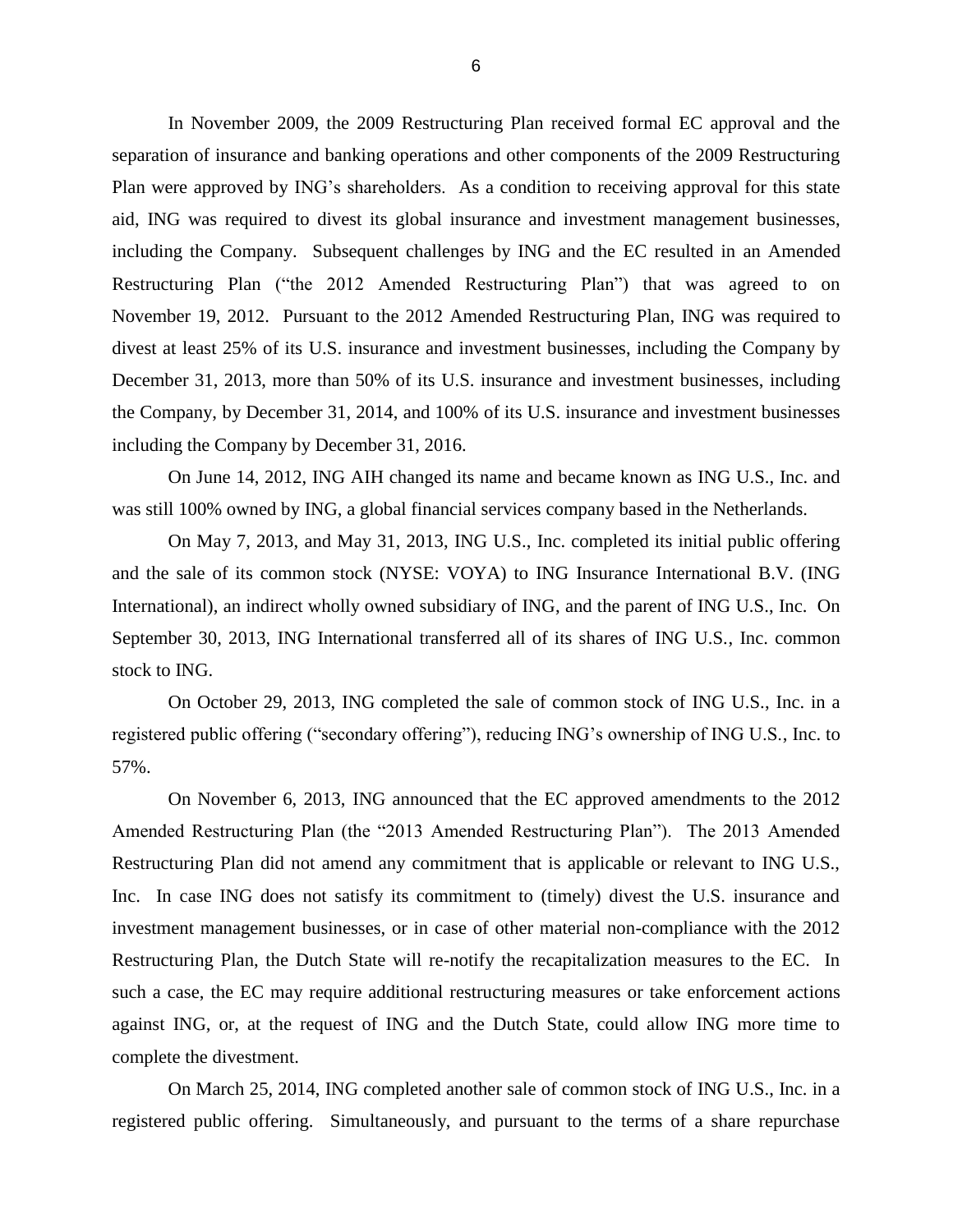<span id="page-9-0"></span> agreement between ING and ING U.S., Inc., ING U.S., Inc. acquired 7,255,853 shares of ING U.S., Inc.'s common stock from ING (the "Direct Share Buyback"). Upon completion of these transactions (the stock offering and the Direct Share Buyback), ING's ownership of ING U.S., Inc. was reduced to 43%. The divestment of more than 50% of the U.S. insurance and investment management businesses, including the Company, is measured in terms of a divestment of over 50% of the shares of common stock of ING U.S., Inc. the loss of ING's majority of directors on ING U.S., Inc.'s board of directors and the accounting deconsolidation of ING U.S., Inc. from ING (in line with IFRS accounting rules).

 Effective April 7, 2014, ING U.S., Inc. changed its name and became known as Voya Financial, Inc.

 As of December 31, 2012, the Company reported capital stock in the amount of \$2,755,726, consisting of 1,377,863 shares of common stock with a par value of \$2 each, and paid in and contributed surplus of \$228,881,164.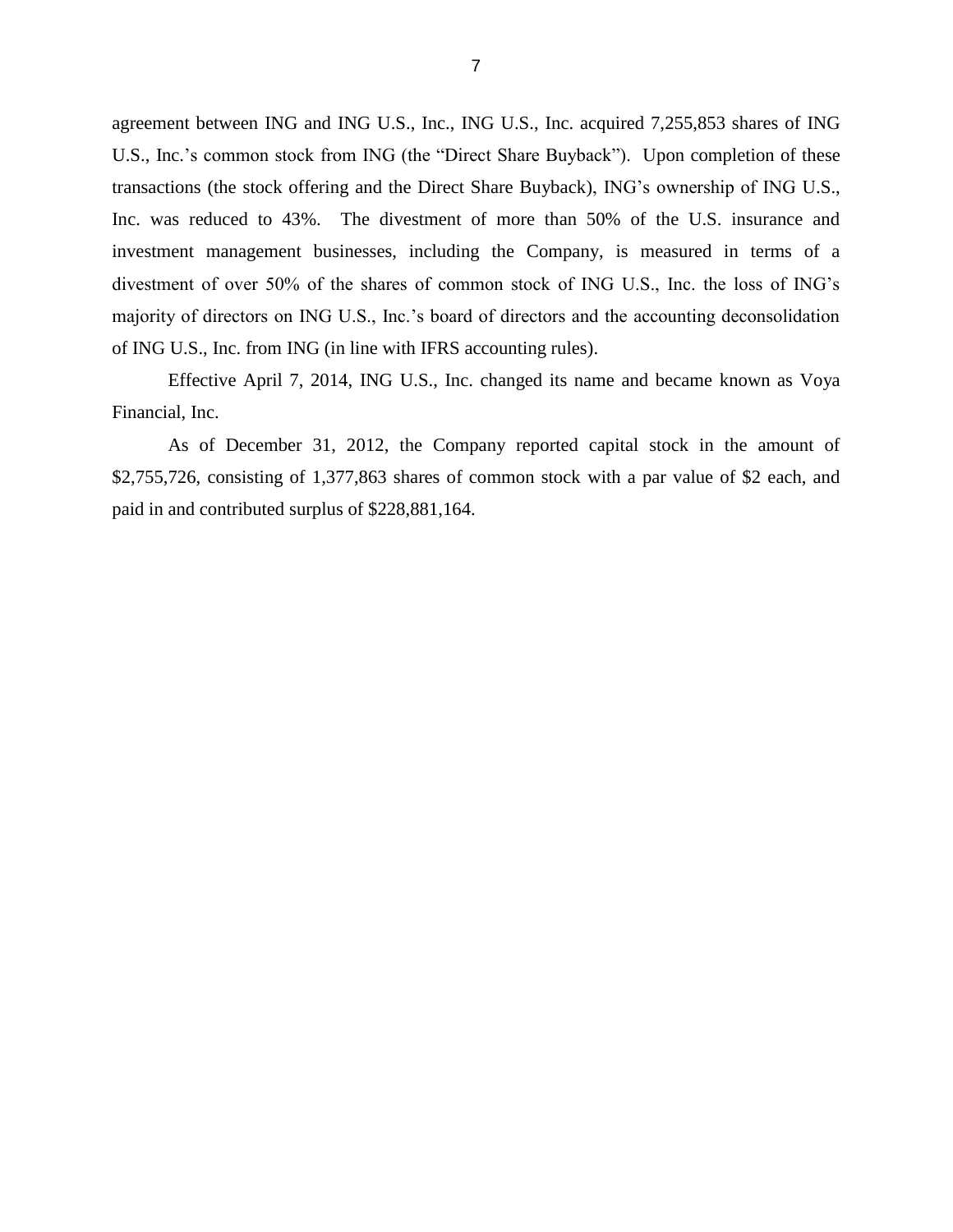#### <span id="page-10-0"></span>B. Holding Company

The Company is a wholly-owned subsidiary of RLIC, an insurance company domiciled in the State of Minnesota, which, in turn, is a wholly owned subsidiary of Lion. Lion is a wholly-owned subsidiary of Voya Financial, Inc. (formally known as ING U.S., Inc.). The ultimate parent of the Company is ING, a global financial services company based in the Netherlands.

#### C. Organizational Chart

An organization chart reflecting the relationship between the Company and significant entities in its holding company system as of December 31, 2012 follows:

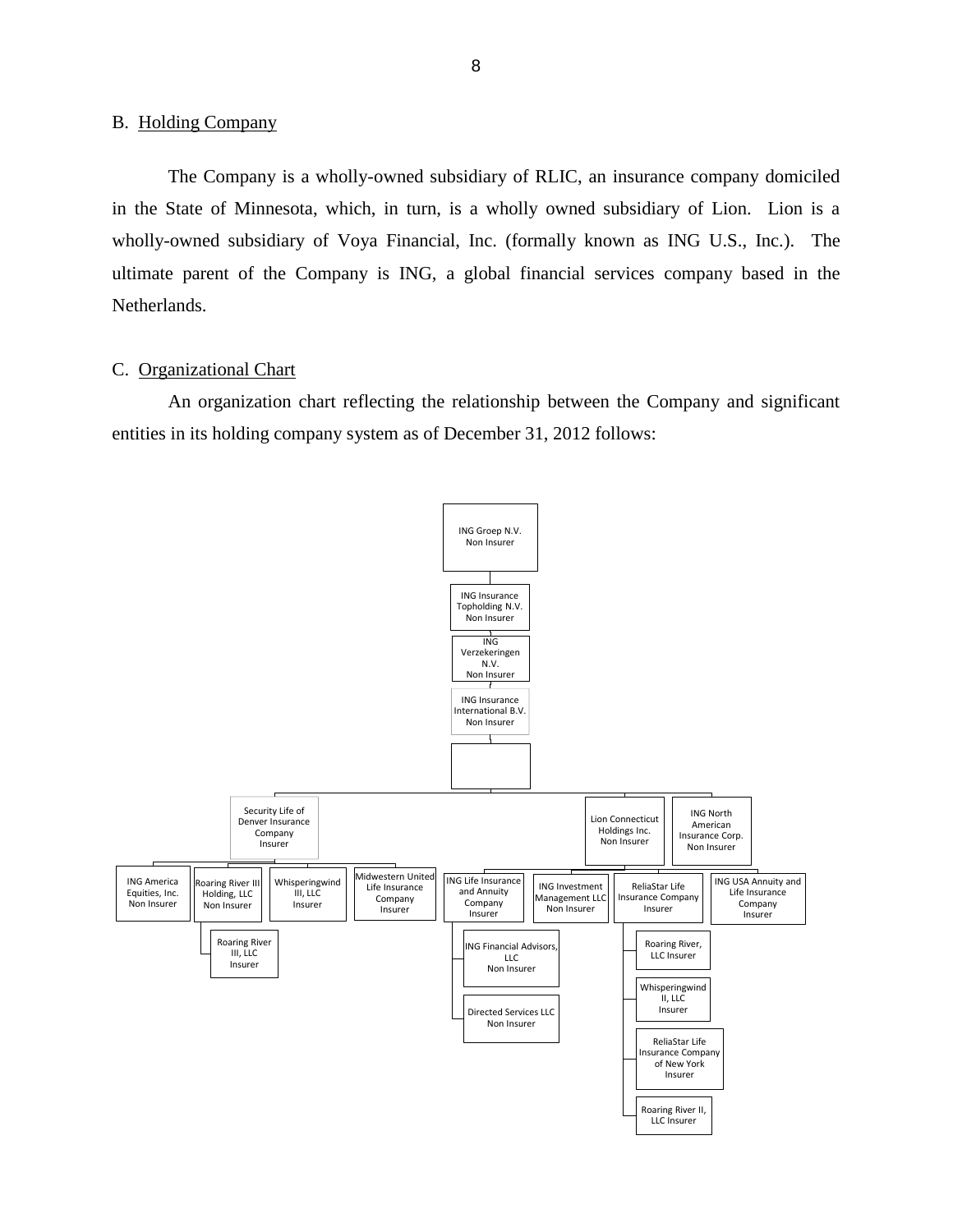## D. Service Agreements

The Company had seven service agreements in effect with affiliates during the examination period.

| Type of<br>Agreement and<br>Department<br>File Number                                                      | Effective<br>Date                   | Provider(s)<br>of Service $(s)$                                                                                                                                                                                                                                                                                         | Recipient(s)<br>of<br>Service(s)                          | Specific<br>Service(s)<br>Covered                                                                                                                                                                                                                                                                                                                                                                                              | Income/(Expense)*<br>For Each Year of the<br>Examination                                              |
|------------------------------------------------------------------------------------------------------------|-------------------------------------|-------------------------------------------------------------------------------------------------------------------------------------------------------------------------------------------------------------------------------------------------------------------------------------------------------------------------|-----------------------------------------------------------|--------------------------------------------------------------------------------------------------------------------------------------------------------------------------------------------------------------------------------------------------------------------------------------------------------------------------------------------------------------------------------------------------------------------------------|-------------------------------------------------------------------------------------------------------|
| Administrative<br><b>Services</b><br>Agreement -<br>File No.<br>29998<br>Amendment -<br>File No.<br>29998G | 03/01/2003<br>Amended<br>08/01/2004 | <b>ING USA</b><br>Annuity and<br>Life<br>Insurance<br>Company,<br><b>ING Life</b><br>Insurance<br>and Annuity<br>Company,<br>RLIC,<br>Security Life<br>of Denver<br>Insurance<br>Company,<br><b>ING</b><br>Financial<br>Advisers,<br><b>LLC</b><br>("INGFA")<br>and ING<br>North<br>America<br>Insurance<br>Corporation | The<br>Company                                            | Underwriting,<br>producer<br>licensing,<br>policyowner<br>and claims<br>processing,<br>actuarial and<br>financial<br>management,<br>information<br>services, legal,<br>risk<br>management,<br>compliance,<br>human<br>resource,<br>marketing and<br>sales<br>promotion, tax,<br>reinsurance<br>management<br>and<br>administration,<br>real estate<br>management,<br>corporate<br>accounting,<br>finance and<br>treasury, etc. | $2009 - $(34,512,756)$<br>2010 - \$(34,842,936)<br>$2011 - $(37,856,756)$<br>$2012 - $(39, 724, 646)$ |
| Paymaster<br>Agreement                                                                                     | 01/01/2004                          | The<br>Company                                                                                                                                                                                                                                                                                                          | <b>ING</b><br>Financial<br>Partners,<br>Inc.<br>("INGFP") | The Company<br>acts as<br>paymaster for<br>compensation<br>payable for<br>sales of ING<br>variable<br>products.                                                                                                                                                                                                                                                                                                                | $2009 - $$<br>$\overline{0}$<br>2010 - \$605,881<br>2011 - \$703,443<br>2012 - \$648,510              |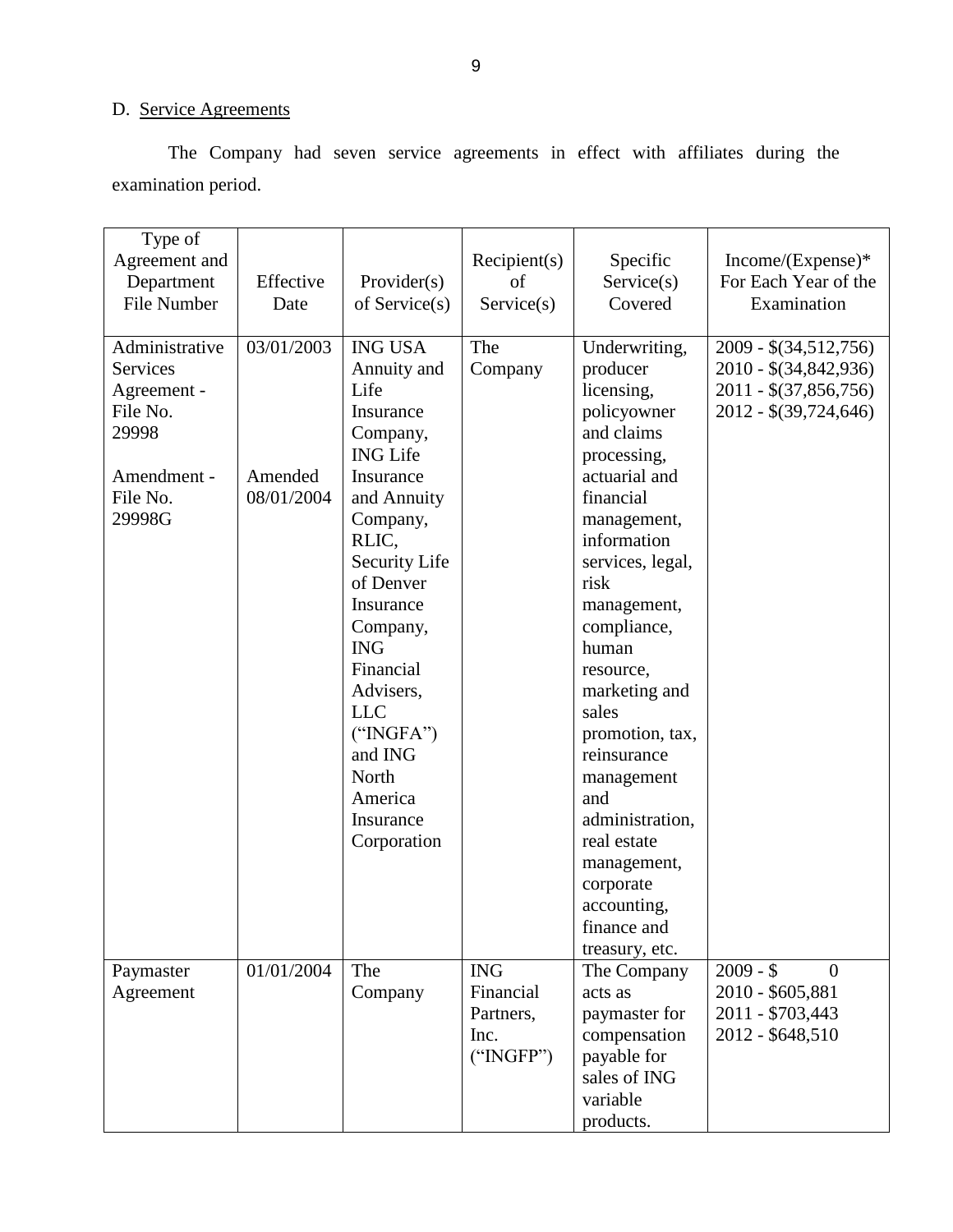| Type of<br>Agreement and<br>Department<br>File Number                                                                  | Effective<br>Date                                            | Provider(s)<br>of Service(s)                                | Recipient(s)<br>of<br>Service(s)                                | Specific<br>Service(s)<br>Covered                                                                                                                                                           | Income/(Expense)*<br>For Each Year of<br>the Examination                                       |
|------------------------------------------------------------------------------------------------------------------------|--------------------------------------------------------------|-------------------------------------------------------------|-----------------------------------------------------------------|---------------------------------------------------------------------------------------------------------------------------------------------------------------------------------------------|------------------------------------------------------------------------------------------------|
| Paymaster<br>Agreement                                                                                                 | 07/01/2004                                                   | The<br>Company                                              | <b>INGFA</b>                                                    | The Company<br>acts as<br>paymaster on<br>behalf of<br><b>INGFA</b> for<br>compensation<br>payable to<br><b>INGFA</b><br>representatives<br>for sales of ING<br>variable<br>products.       | 2009 - \$75,465<br>2010 - \$49,694<br>$2011 - $$<br>$\boldsymbol{0}$<br>$2012 - $$<br>$\theta$ |
| Paymaster<br>Agreement<br>File No.<br>35055<br>Amendment<br>File No.<br>38285                                          | 01/01/2006<br>Amended<br>12/31/2007                          | <b>RLIC</b>                                                 | The<br>Company                                                  | RLIC acts as<br>paymaster on<br>behalf of the<br>Company for<br>compensation<br>payable to<br><b>INGFP</b><br>registered<br>representatives<br>for the sale of<br>ING variable<br>products. | $2009 - $(71,449)$<br>$2010 - $(49,197)$$<br>$2011 - $(38, 787)$<br>$2012 - $(31,725)$         |
| Service<br>Agreement                                                                                                   | 11/08/1996                                                   | The<br>Company                                              | Directed<br>Services<br><b>LLC</b>                              | Recordkeeping,<br>disaster<br>recovery<br>program and<br>use of facilities<br>reasonably<br>necessary in<br>conduct of<br>insurance<br>operations.                                          | 2009 - \$1,191,468<br>2010 - \$3,255,428<br>2011 - \$3,238,073<br>2012 - \$3,215,938           |
| Master<br>Participation<br>Agreement and<br>Mortgage Loan<br>Servicing<br>Agreement<br>Amendment<br>File No.<br>029218 | 07/27/1993<br>Amended<br>02/08/1994<br>Amended<br>10/01/2001 | <b>ING</b><br>Investment<br>Management<br>$LLC$ (" $IIM$ ") | The<br>Company<br>and other<br>participants<br>named<br>therein | Mortgage loan<br>servicing.                                                                                                                                                                 | Fees paid through<br>the investment<br>advisory agreement                                      |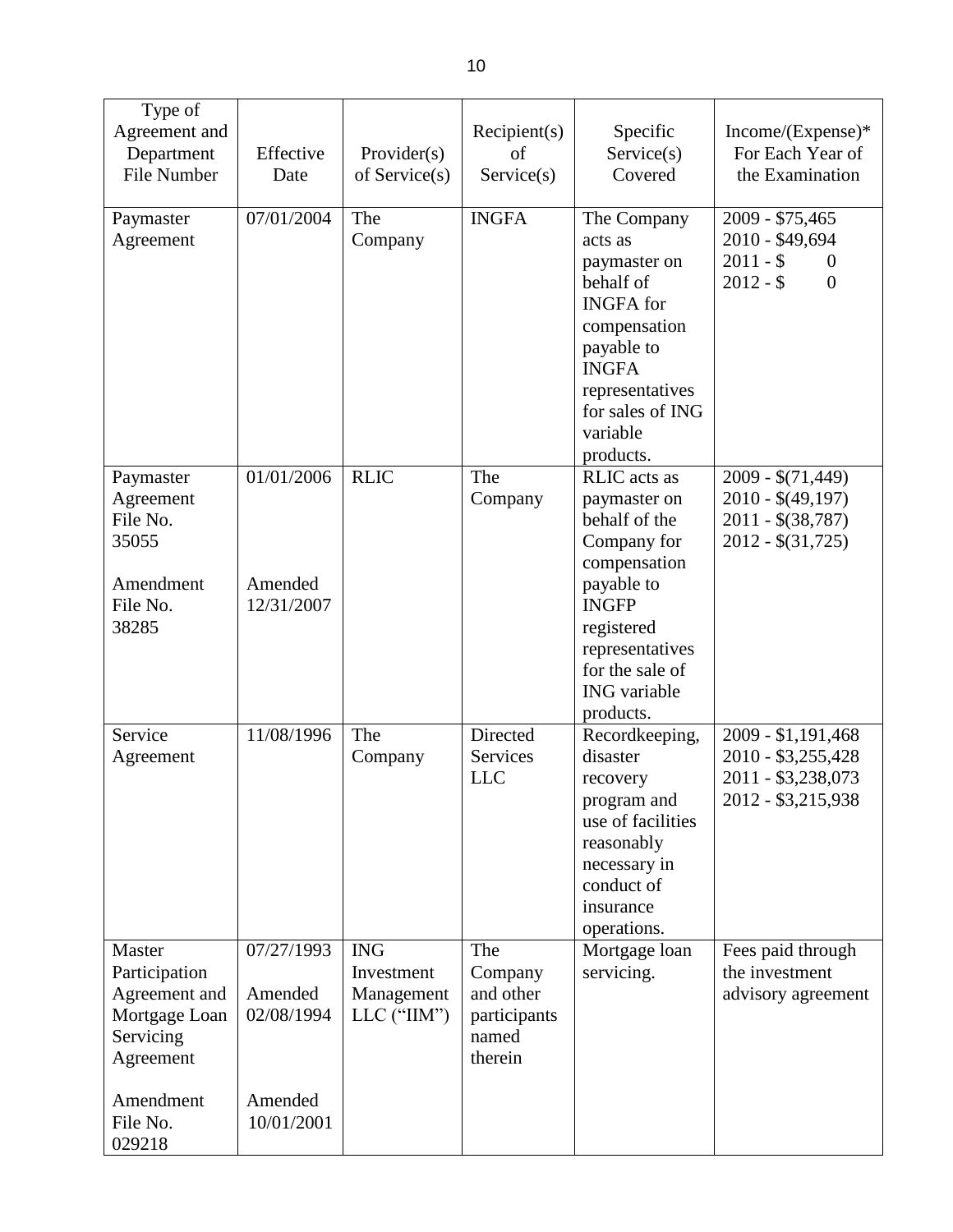| Type of<br>Agreement and<br>Department<br><b>File Number</b>                                  | Effective<br>Date                   | Provider $(s)$<br>of Service $(s)$ | Recipient(s)<br>of<br>Service(s) | Specific<br>Service(s)<br>Covered                                                                                                                                                       | $Income/(Expense)*$<br>For Each Year of<br>the Examination                           |
|-----------------------------------------------------------------------------------------------|-------------------------------------|------------------------------------|----------------------------------|-----------------------------------------------------------------------------------------------------------------------------------------------------------------------------------------|--------------------------------------------------------------------------------------|
| Investment<br>Advisory<br>Agreement -<br>File No. 29217<br>Amendment -<br>File No.<br>29217G. | 01/01/2001<br>Amended<br>09/01/2003 | <b>IIM</b>                         | The<br>Company                   | Investment<br>advisory<br>services,<br>reinvestment<br>management<br>and servicing of<br>assets, asset<br>liability<br>management,<br>administrative<br>consulting,<br>accounting, etc. | 2009-\$(2,015,525)<br>2010-\$(2,597,440)<br>2011-\$(2,909,651)<br>2012-\$(2,798,834) |

 The Company participates in a tax sharing agreement with Voya Financial, Inc. (formally known as ING U.S., Inc.) and other members of the affiliated group.

#### E. Management

 The Company's by-laws provide that the board of directors shall be comprised of not less than 13 and not more than 22 directors. Directors are elected for a period of one year at the annual meeting of the stockholders held in April of each year. As of December 31, 2012, the board of directors consisted of 13 members. Meetings of the board are held quarterly.

 were as follows: The 13 board members and their principal business affiliation, as of December 31, 2012,

| Name and Residence                            | <b>Principal Business Affiliation</b>                                                  | <b>Year First</b><br>Elected |
|-----------------------------------------------|----------------------------------------------------------------------------------------|------------------------------|
| Donald W. Britton<br>Atlanta, GA              | President and Chief Executive Officer,<br>ReliaStar Life Insurance Company of New York | 2005                         |
| Carol V. Coleman <sup>*</sup><br>New York, NY | Partner,<br>Coleman & Coleman, LLC                                                     | 2005                         |
| Richard M. Conley*<br>Plymouth, MN            | Retired, former Senior Vice President,<br>ReliaStar Life Insurance Company of New York | 1998                         |
| James R. Gelder*<br>Austin, TX                | Retired, former Executive Vice President,<br><b>ING U.S. Financial Services</b>        | 1999                         |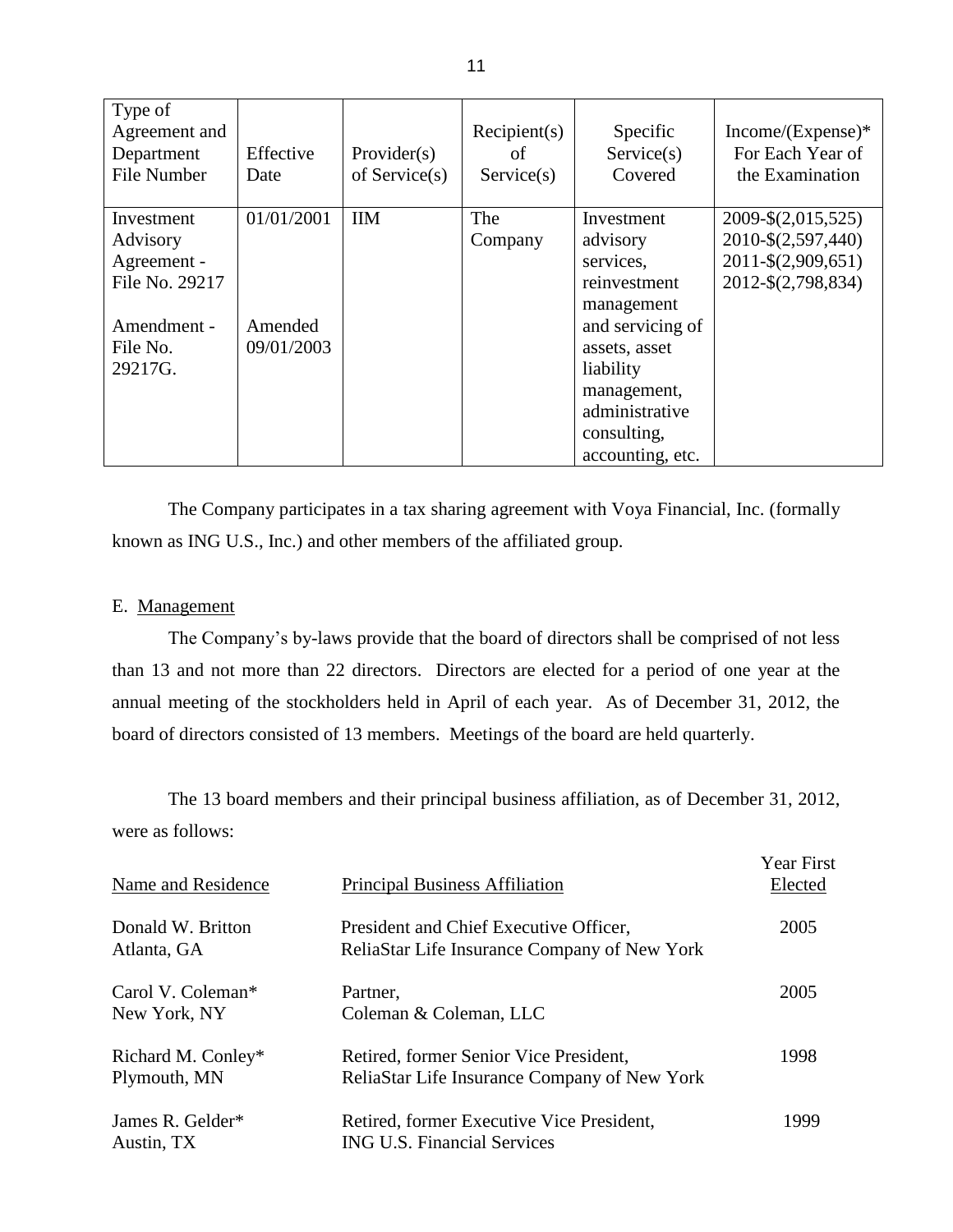| Name and Residence                      | <b>Principal Business Affiliation</b>                                                                           | Year First<br>Elected |
|-----------------------------------------|-----------------------------------------------------------------------------------------------------------------|-----------------------|
| Richard K. Lau<br>Exton, PA             | Vice President and Actuary,<br>ReliaStar Life Insurance Company of New York                                     | 2009                  |
| Heather H. Lavallee<br>Shorewood, MN    | Senior Vice President,<br>ReliaStar Life Insurance Company of New York                                          | 2011                  |
| James F. Lille*<br>Gansevoort, NY       | Retired, former Managing Director,<br><b>Aetna Financial Services</b>                                           | 2003                  |
| Gilbert E. Mathis<br>Atlanta, GA        | Senior Vice President,<br>ReliaStar Life Insurance Company of New York                                          | 2012                  |
| Daniel P. Mulheran, Sr.<br>Edina, MN    | Senior Vice President,<br>ReliaStar Life Insurance Company of New York                                          | 2009                  |
| Michael S. Smith<br>Chester Springs, PA | <b>Executive Vice President,</b><br>ReliaStar Life Insurance Company of New York                                | 2012                  |
| Ewout L. Steenbergen<br>New York, NY    | <b>Executive Vice President and Chief Financial</b><br>Officer,<br>ReliaStar Life Insurance Company of New York | 2010                  |
| Charles B. Updike*<br>Westport, NY      | Partner,<br>Schoeman, Updike & Kaufman                                                                          | 1990                  |
| Ross M. Weale*<br>South Salem, NY       | President,<br>Waccabuc Enterprises, Inc.                                                                        | 1984                  |

\* Not affiliated with the Company or any other company in the holding company system

 In January 2013, Richard K. Lau was replaced by Paul S. Mistretta on the board of directors. In June 2013, Paul S. Mistretta and Daniel P. Mulheran, Sr. also resigned from the board and were replaced by Thomas Lutter and David P. Wilkin, respectively. In December 2013, Thomas Lutter resigned from the board and was replaced by Diane McCarthy.

 The examiner's review of the minutes of the meetings of the board of directors and its committees indicated that meetings were well attended and that each director attended a majority of the meetings.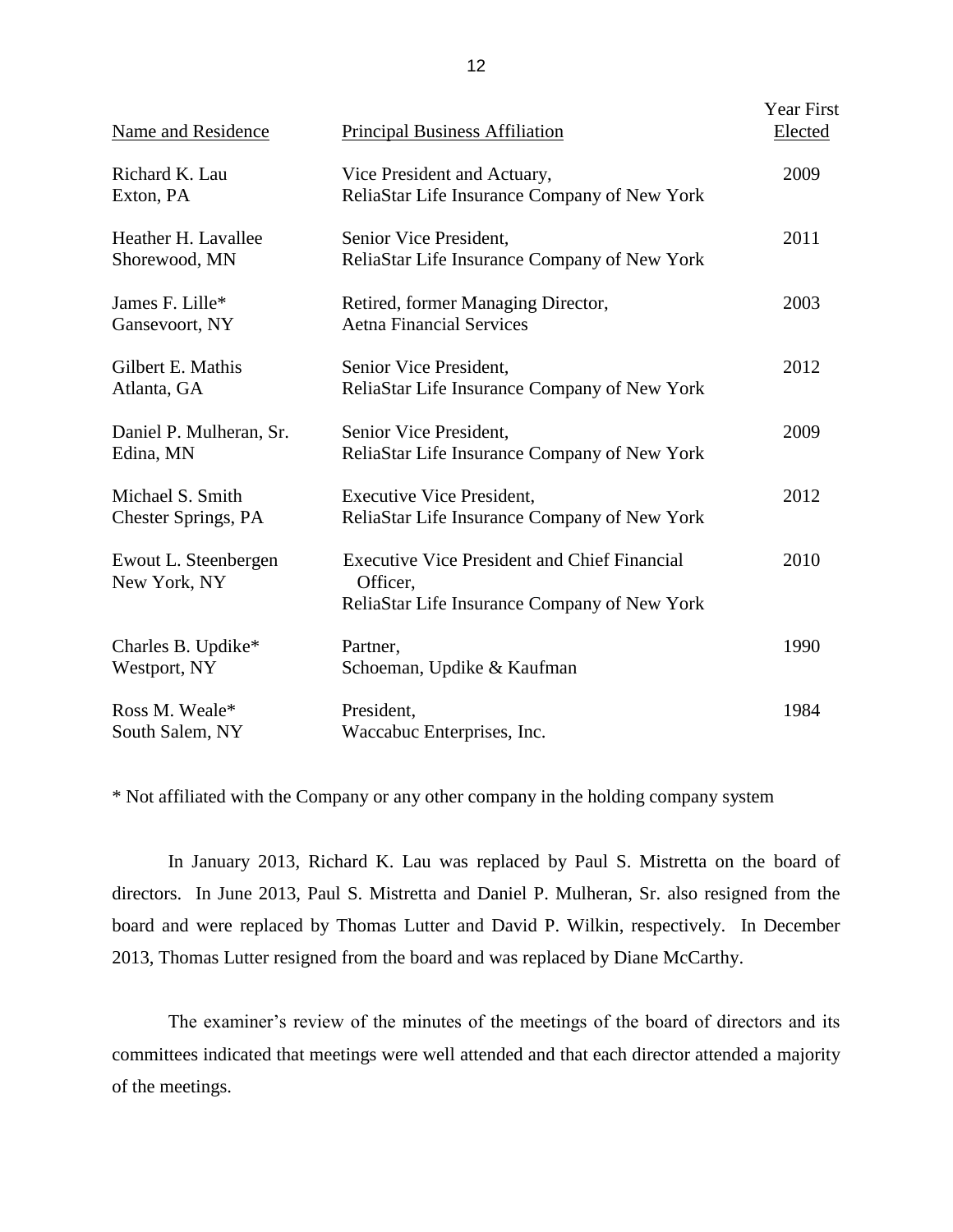<span id="page-15-0"></span> The following is a listing of the principal officers of the Company as of December 31, 2012:

| Title                                                       |
|-------------------------------------------------------------|
| President and Chief Executive Officer                       |
| Executive Vice President and Chief Legal Officer            |
| <b>Executive Vice President</b>                             |
| <b>Executive Vice President and Chief Financial Officer</b> |
| Senior Vice President and Treasurer                         |
| Senior Vice President and Chief Accounting Officer          |
| Secretary                                                   |
| Vice President, Compliance                                  |
|                                                             |

\* Designated consumer services officer per Section 216.4(c) of Department Regulation No. 64.

 In June 2013, Paul S. Mistretta resigned as Executive Vice President of the Company. In June 2013, Ewout Steenbergen resigned as Chief Financial Officer of the Company and was replaced by Thomas Lutter. In December 2013, Thomas Lutter resigned as Chief Financial Officer of the Company and was replaced by Diane McCarthy.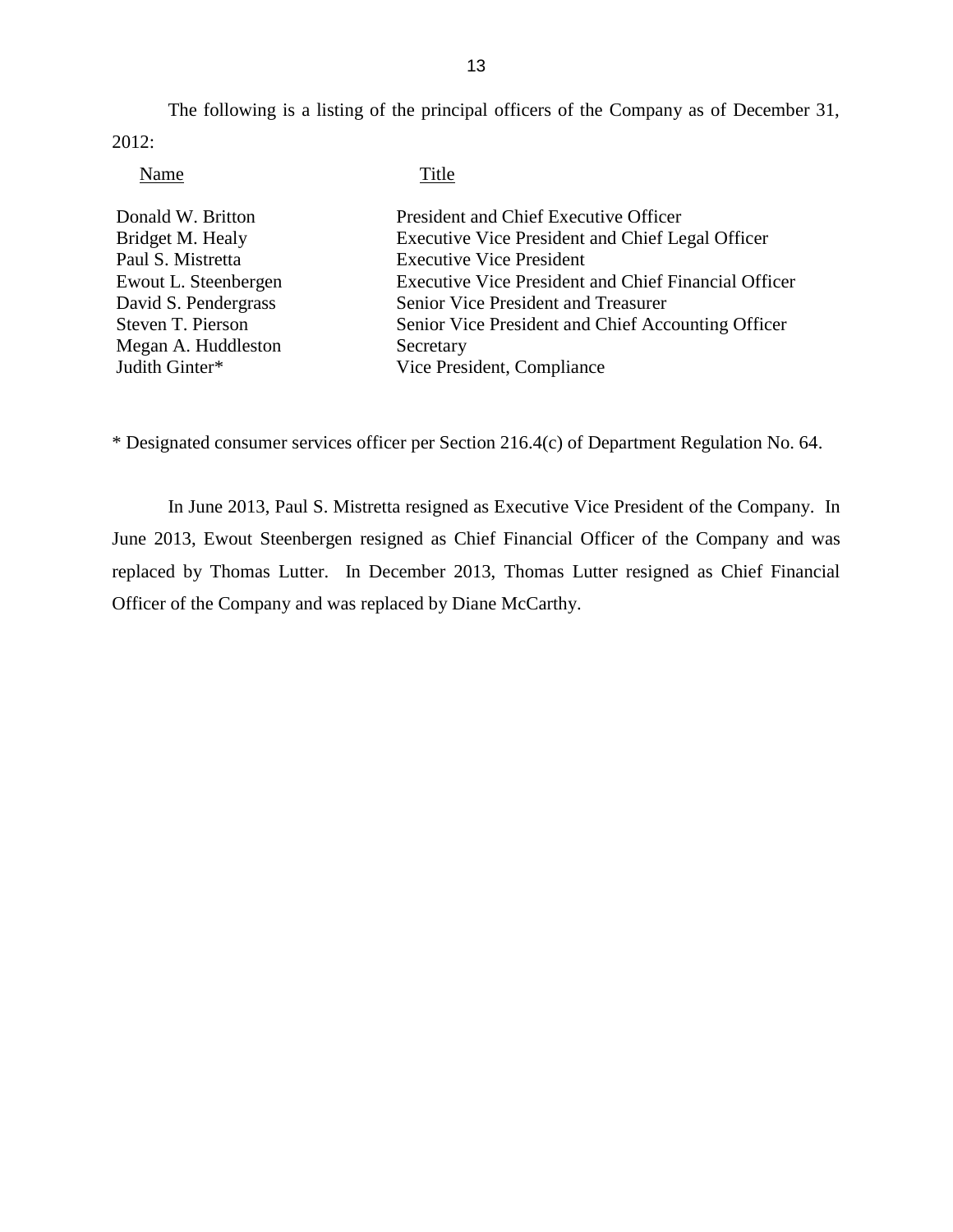<span id="page-16-0"></span> insurance as defined in paragraphs 1, 2 and 3 of Section 1113(a) of the New York Insurance The Company is authorized to write life insurance, annuities and accident and health Law.

 The Company is also licensed to transact business in the Cayman Islands, and the Dominican The Company is licensed to transact business in all states, and the District of Columbia. Republic.

 In 2012, 70.5% of life premiums, 80.2% of annuity considerations and 56.1% of accident and health premiums were received from New York.

Policies are written on a participating and non-participating basis.

#### A. Statutory and Special Deposits

 on deposit with the State of New York, its domiciliary state, for the benefit of all policyholders, claimants and creditors of the Company. As per confirmations received from the following states which were reported in Schedule E of the 2012 filed annual statement an additional \$1,772,460 was being held by the states of Arkansas, Georgia, Massachusetts, New Mexico, North Carolina and Oklahoma. In addition, a special deposit of \$3,018,000 was being held in the As of December 31, 2012, the Company had \$1,485,000 of United States Treasury Notes Cayman Islands.

#### B. Direct Operations

 including individual life, fixed annuities, and group life and health products. The Company's individual life insurance products include term, universal life and second-to-die universal life. Fixed universal life and term products represent 100 percent of the single and first-year individual life premium volume in 2012. The Company also markets fixed annuities. The Company principally provides life insurance and related financial services products

 also flexible premium deferred annuity contracts. These contracts offered guaranteed minimum In 2010, the Company discontinued sales of variable annuity contracts. However, the Company continues to accept additional premium payments for the variable annuities that were death benefits, guaranteed living benefits, or both benefits.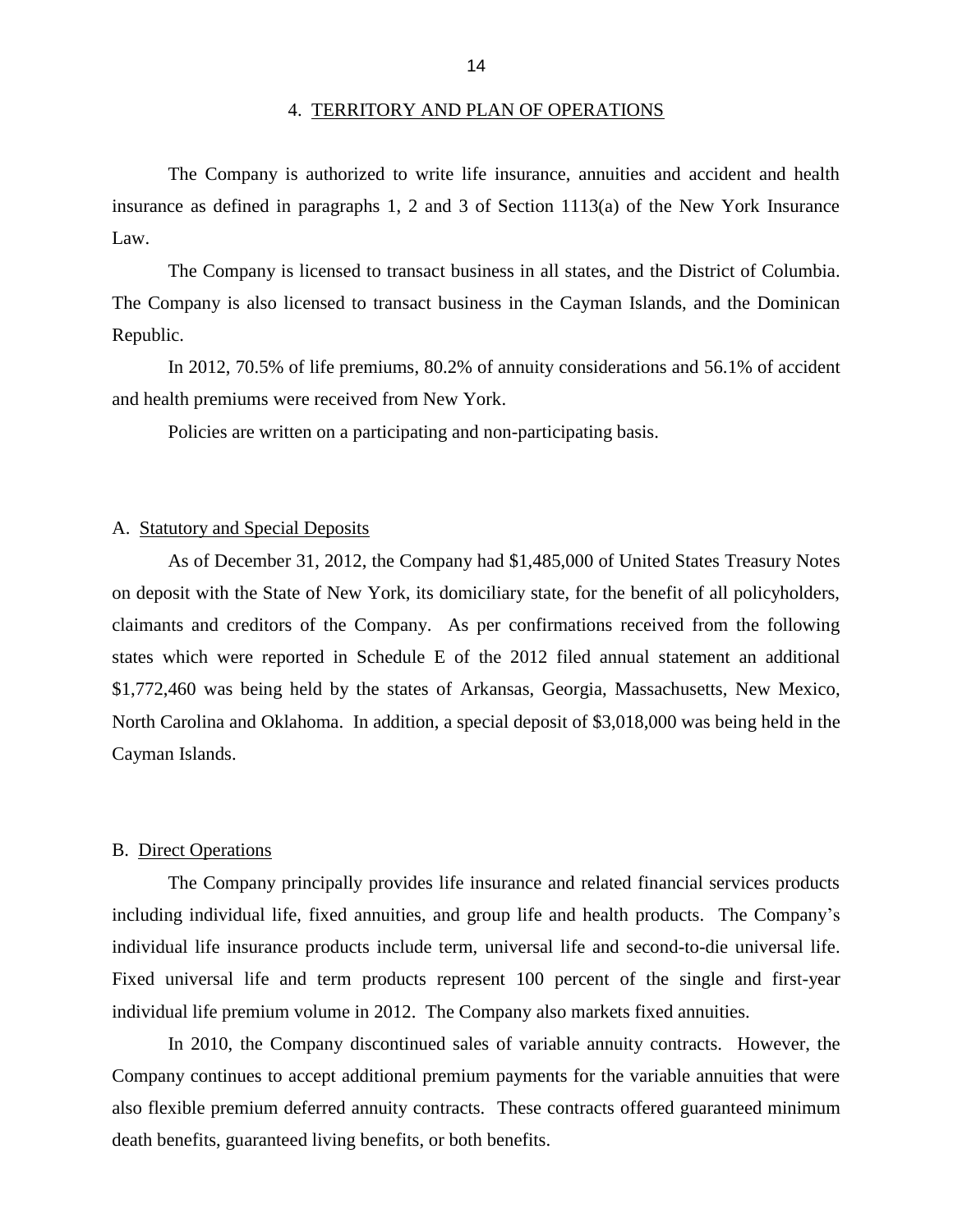<span id="page-17-0"></span> financial services to medium and large corporate employers and affinity groups. In addition, the Group life and health product agents target the sale of employee benefits and related Company sells individual and payroll-deduction products to employees of its corporate clients including group and individual life insurance and non-medical group insurance products.

 The Company's retail life and fixed annuity agency operations are conducted on a general agency basis either with independent general agents or independent personal producing agents. The employee benefits division distributes worksite payroll deduction life and health insurance products through general agents, brokers and consultants, primarily to employers and their employees.

#### C. Reinsurance

 As of December 31, 2012, the Company had reinsurance treaties in effect with 30 companies, of which 20 were authorized or accredited. The Company's life and accident and health business is reinsured on a coinsurance, modified-coinsurance, and yearly renewable term basis. Reinsurance is provided on an automatic and facultative basis.

 amount of life insurance ceded as of December 31, 2012, was \$53,744,885,843 which represents 73.4% of the total face amount of life insurance in force. Reserve credit taken for reinsurance totaling \$16,842,453, was supported by letters of credit. The maximum retention limit for individual life contracts is \$300,000. The total face ceded to unauthorized companies and reinsurance recoverables from unauthorized companies,

The Company did not assume any life insurance as of December 31, 2012.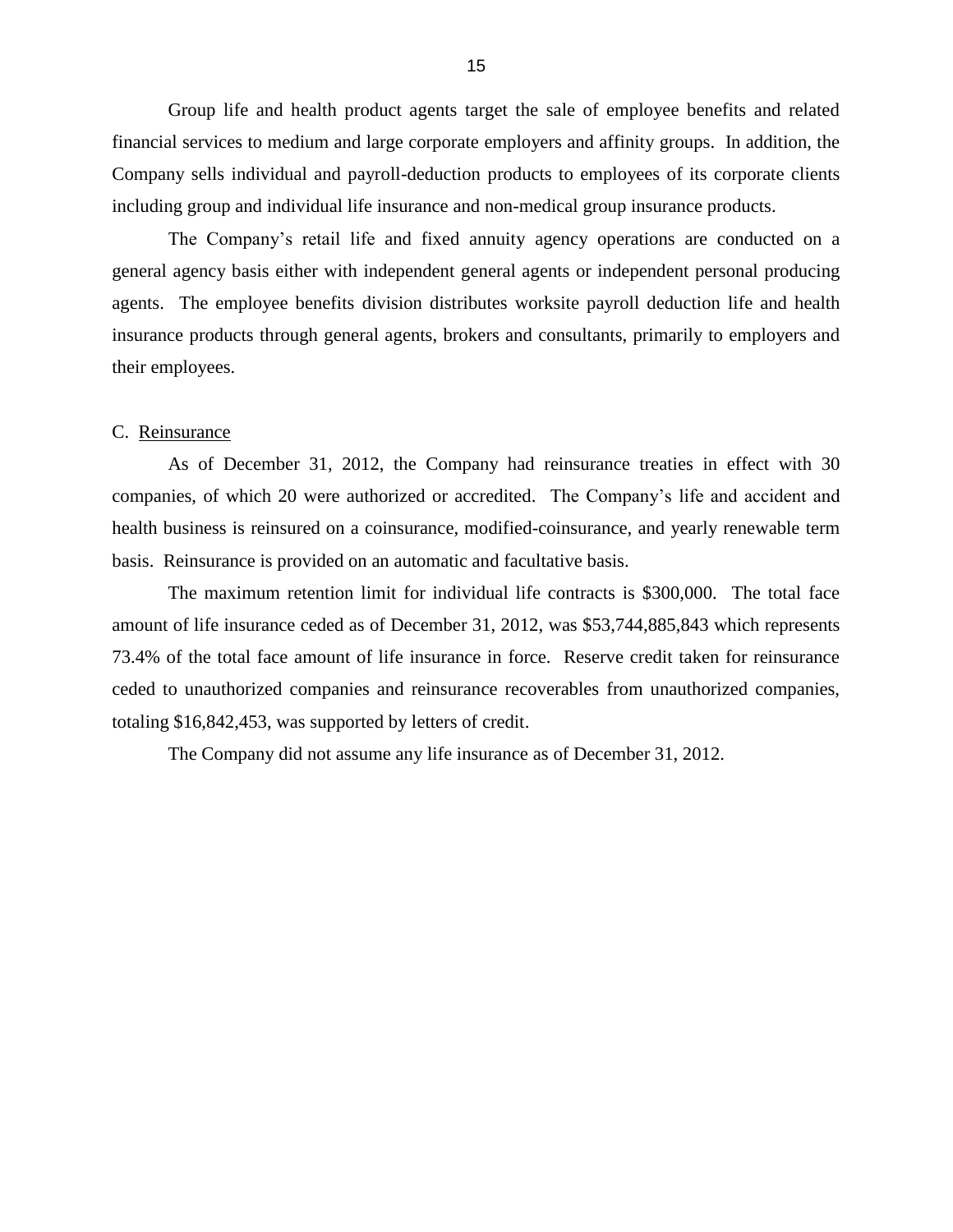#### 5. SIGNIFICANT OPERATING RESULTS

 during the period under examination as extracted from its filed annual statements. Failure of Indicated below is significant information concerning the operations of the Company items to add to the totals shown in any table in this report is due to rounding.

 The following table indicates the Company's financial growth (decline) during the period under review:

|                                        | December 31,<br>2008 | December 31,<br>2012          | Increase<br>(Decrease) |
|----------------------------------------|----------------------|-------------------------------|------------------------|
| Admitted assets                        | \$3,207,470,782      | \$3,232,374,805               | \$24,904,023           |
| Liabilities                            | \$2,985,507,203      | \$2,891,756,805               | \$ (93,750,398)        |
| Common capital stock                   | \$<br>2,755,726      | \$<br>2,755,726               | \$<br>$\theta$         |
| Gross paid in and contributed surplus  | 228,881,164          | 228,881,164                   | 0                      |
| Deferred gain on reinsurance           | 79,303,399           | 73,341,861                    | (5,961,538)            |
| Unassigned funds (surplus)             | (88, 976, 710)       | 35,639,249                    | 124,615,959            |
| Total capital and surplus              | 221,963,579<br>\$.   | 340,618,000<br>$\mathbb{S}^-$ | \$118,654,421          |
| Total liabilities, capital and surplus | \$3,207,470,782      | \$3,232,374,805               | \$24,904,023           |

 The Company's invested assets as of December 31, 2012, exclusive of separate accounts, were mainly comprised of bonds (82.3%) and contract loans (4.9%).

 The majority (96.5%) of the Company's bond portfolio, as of December 31, 2012, was comprised of investment grade obligations.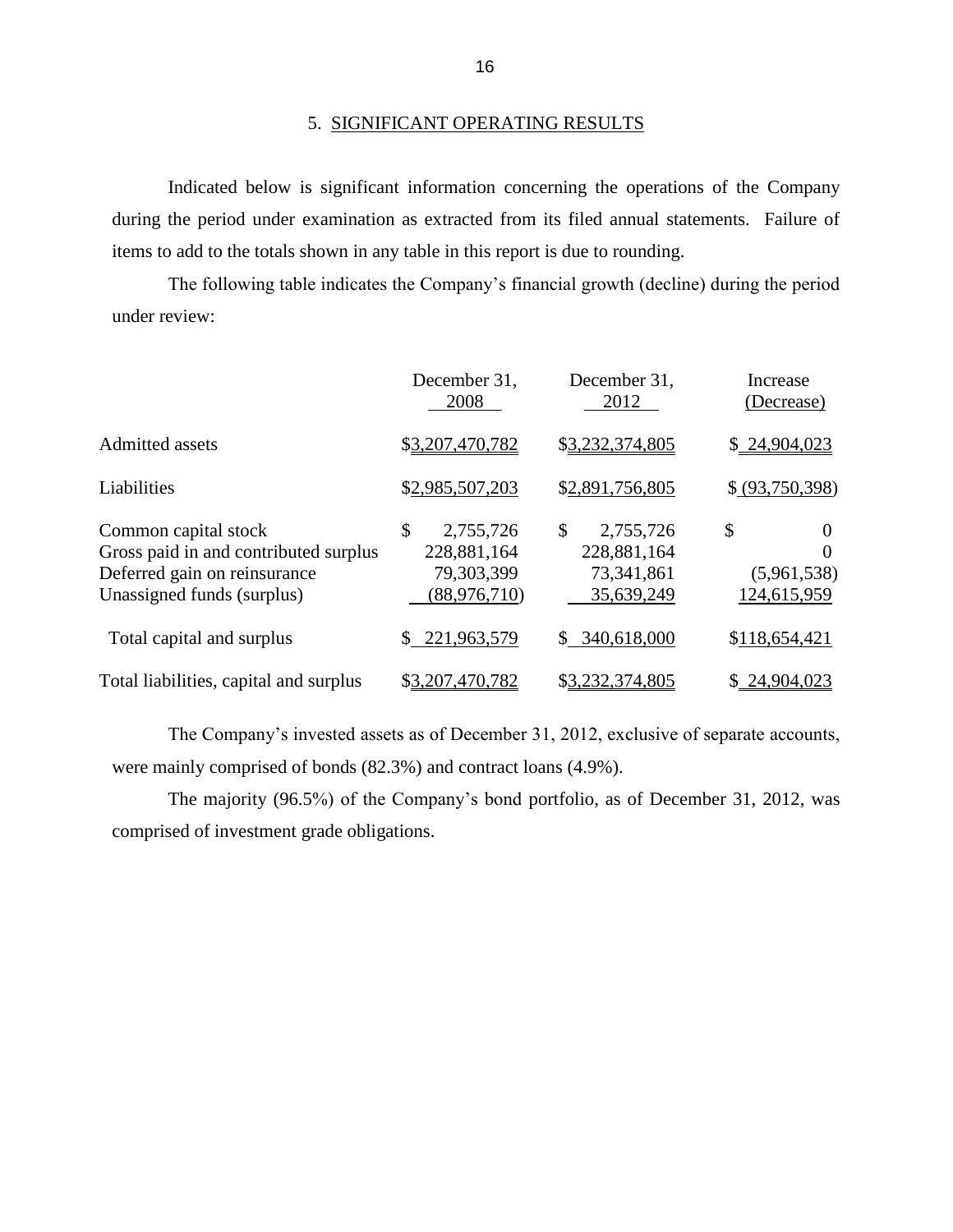The following has been extracted from the Exhibits of Annuities in the filed annual statements for each of the years under review:

|                                                                                                  | <b>Ordinary Annuities</b>  |                          |                         |                         |
|--------------------------------------------------------------------------------------------------|----------------------------|--------------------------|-------------------------|-------------------------|
|                                                                                                  | 2009                       | 2010                     | 2011                    | 2012                    |
| Outstanding, end of previous year<br>Issued during the year<br>Other net changes during the year | 20,542<br>1,388<br>(1,440) | 20,490<br>487<br>(1.497) | 19,480<br>70<br>(1,503) | 18,047<br>83<br>(1,588) |
| Outstanding, end of current year                                                                 | 20.490                     | 19,480                   | 8,047                   | 6,542                   |

The decrease in issued ordinary annuities between 2009 and 2010 reflects the Company's decision to stop writing variable annuity business in 2010.

 The following is the net gain (loss) from operations by line of business after federal income taxes but before realized capital gains (losses) reported for each of the years under examination in the Company's filed annual statements:

|                           | 2009              | 2010          | 2011                      | 2012            |
|---------------------------|-------------------|---------------|---------------------------|-----------------|
| Ordinary:                 |                   |               |                           |                 |
| Life insurance            | \$34,863,115      | \$8,237,502   | 1,605,948<br>$\mathbb{S}$ | \$17,533,496    |
| Individual annuities      | 84,075,421        | 709,699       | (44,701,091)              | 51,392,264      |
| Supplementary contracts   | 2,827,513         | 2,112,911     | 2,151,650                 | 1,220,599       |
| Total ordinary            | \$121,766,049     | \$11,060,112  | \$(40,943,493)            | \$70,146,359    |
| Group:                    |                   |               |                           |                 |
| Life                      | \$<br>2,994,450   | \$(2,259,774) | \$ (5,123,639)            | \$ (5,604,231)  |
| Annuities                 | (459,003)         | (523, 641)    | (697, 569)                | (537, 411)      |
| Total group               | 2,535,447<br>\$   | \$(2,783,415) | \$ (5,821,208)            | \$(6,141,642)   |
| Accident and health:      |                   |               |                           |                 |
| Group                     | \$<br>(2,245,482) | \$2,543,309   | \$ (3,372,194)            | \$1,570,486     |
| Other                     | (2,970,102)       | 1,373,624     | (1,347,901)               | (2,397,002)     |
| Total accident and health | (5,215,584)<br>\$ | \$3,916,933   | (4,720,095)               | S.<br>(826,516) |
| All other lines           | \$<br>(3,119)     | \$2,769,735   | \$6,030,428               | \$4,714,154     |
| Total                     | \$119,082,793     | \$14,963,365  | \$(45,454,368)            | \$67,892,355    |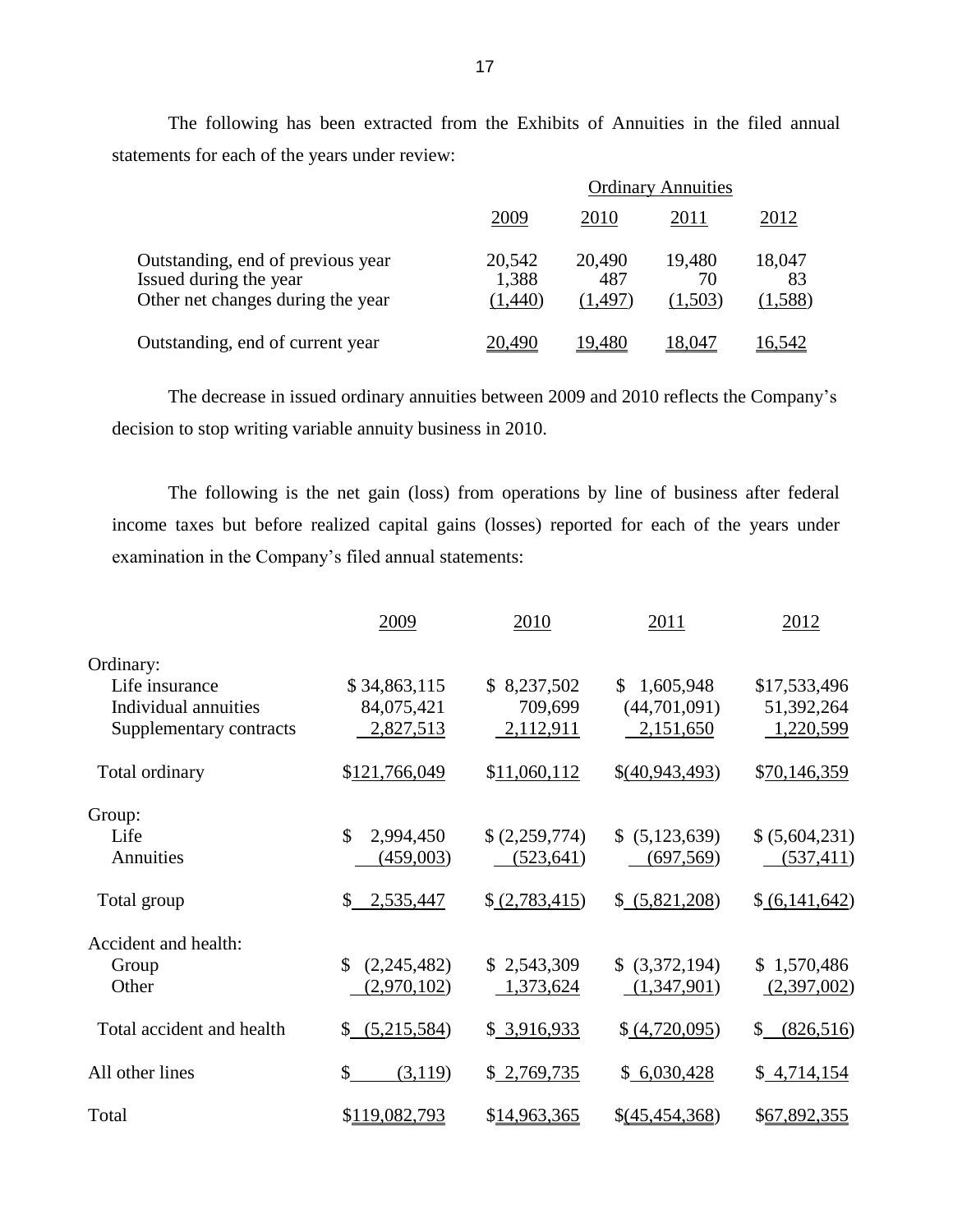<span id="page-20-0"></span> As a result of the planned separation from ING, ING U.S., Inc. modified its sales strategy to suspend sales of secondary guarantee universal life business and 25 plus year term life products in 2010 to focus on products that are less capital intensive, such as indexed universal life business. This, coupled with other capital initiatives, such as portfolio restructuring, resulted in a reduction to the individual life income.

 The variance between years for individual annuities relates primarily to discontinuing writing variable annuity contracts in 2010, the increase in AG43 reserves of approximately \$42M, and fluctuations in investment equity values and interest rates impacting the statutory reserves. Some of this fluctuation is hedged by futures contracts.

 The decrease in group life income was due to New York Regulation 147 reserve increases on contracts with multi-year rate guarantees.

 The decrease in group accident and health business in 2009 was due to unfavorable experience in stop loss and to unfavorable long-term disability claims development in the first eight months of the year. Ninety percent of the long-term disability block was ceded in the third quarter of 2009. In 2012, accident and health earnings were positive due to favorable stop-loss experience.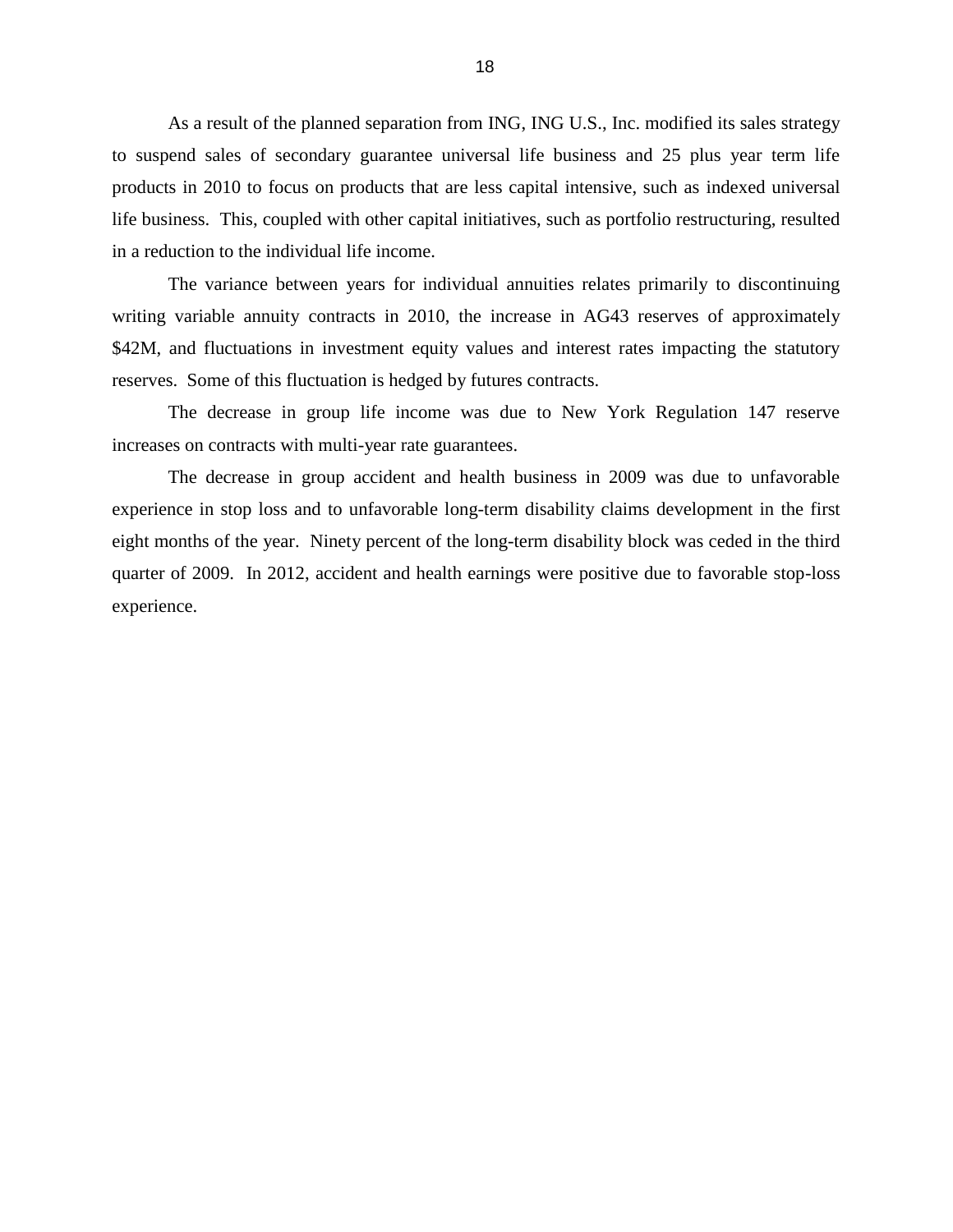#### 6. FINANCIAL STATEMENTS

<span id="page-21-0"></span> December 31, 2012, as contained in the Company's 2012 filed annual statement, a condensed summary of operations and a reconciliation of the capital and surplus account for each of the years under review. The examiner's review of a sample of transactions did not reveal any The following statements show the assets, liabilities, capital and surplus as of differences which materially affected the Company's financial condition as presented in its financial statements contained in the December 31, 2012 filed annual statement.

#### A. Independent Accountants

 The firm of Ernst & Young LLP was retained by the Company to audit the Company's combined statutory basis statements of financial position of the Company as of December 31<sup>st</sup> of each year in the examination period, and the related statutory-basis statements of operations, capital and surplus, and cash flows for the year then ended.

 Ernst & Young LLP concluded that the statutory financial statements presented fairly, in all material respects, the financial position of the Company at the respective audit dates. Balances reported in these audited financial statements were reconciled to the corresponding years' annual statements with no discrepancies noted.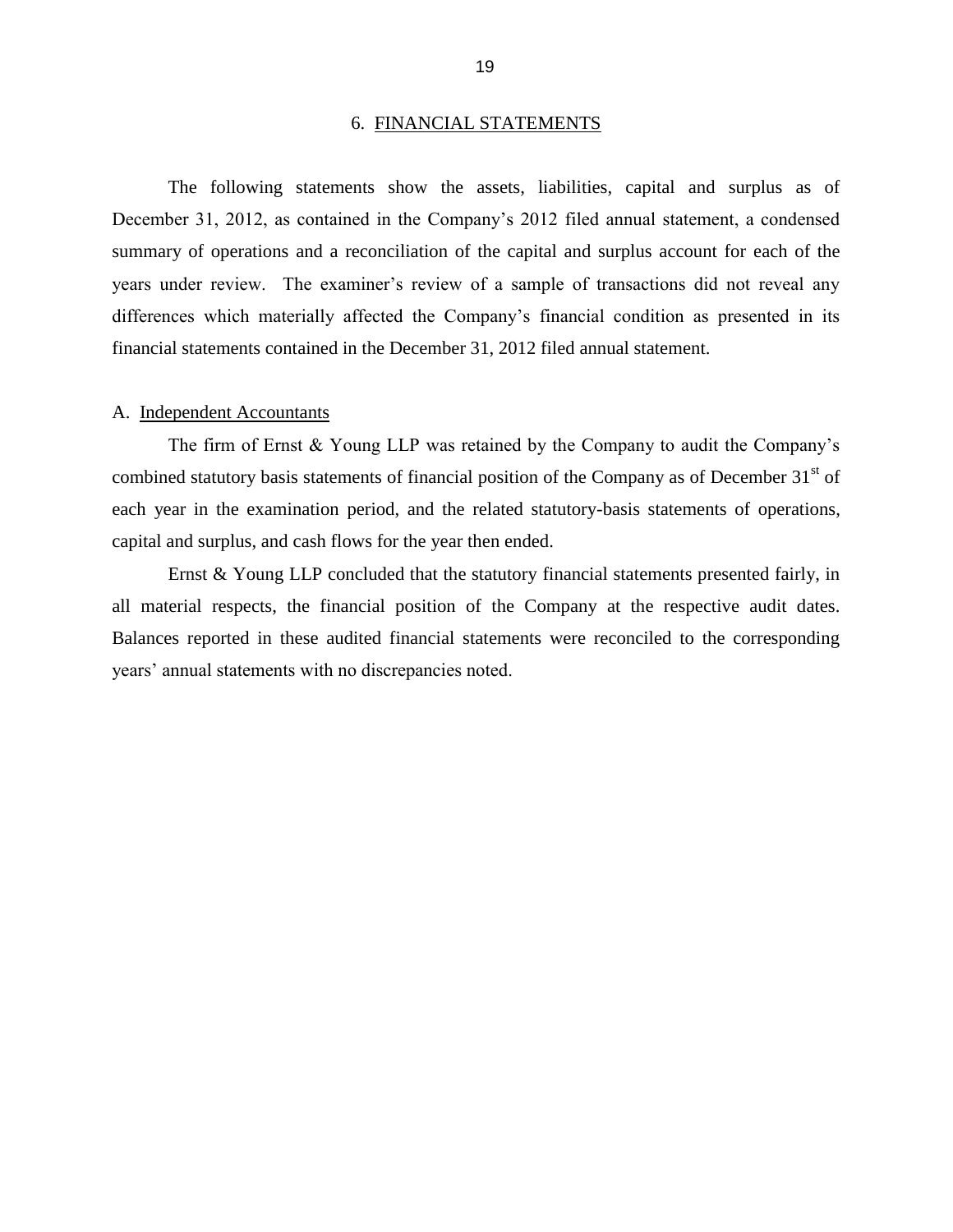## B. Net Admitted Assets

| <b>Bonds</b>                                                            | \$1,845,878,935         |
|-------------------------------------------------------------------------|-------------------------|
| Stocks:                                                                 |                         |
| Preferred stocks                                                        | 600,000                 |
| Common stocks                                                           | 667,935                 |
| Mortgage loans on real estate:                                          |                         |
| <b>First liens</b>                                                      | 101,091,053             |
| Cash, cash equivalents and short term investments                       | 47,616,938              |
| <b>Contract loans</b>                                                   | 110,334,344             |
| Derivatives                                                             | 26,407,456              |
| Other invested assets                                                   | 11,807,986              |
| Receivable for securities                                               | 419,458                 |
| Securities lending reinvested collateral assets                         | 15,068,747              |
| Investment income due and accrued                                       | 22,313,984              |
| Premiums and considerations:                                            |                         |
| Uncollected premiums and agents' balances in the course of collection   | (19, 923, 830)          |
| Deferred premiums, agents' balances and installments booked but         |                         |
| deferred and not yet due                                                | 9,306,907               |
| Reinsurance:                                                            |                         |
| Amounts recoverable from reinsurers                                     | 17,490,244              |
| Funds held by or deposited with reinsured companies                     | 218,355                 |
| Other amounts receivable under reinsurance contracts                    | 7,066,036               |
| Current federal and foreign income tax recoverable and interest thereon | 299,702                 |
| Net deferred tax asset                                                  | 38,512,330              |
| Guaranty funds receivable or on deposit                                 | 346,141                 |
| Receivables from parent, subsidiaries and affiliates                    | 5,689,721               |
| Miscellaneous assets                                                    | 2,551,886               |
| From separate accounts, segregated accounts and protected cell accounts | 988,610,477             |
| Total admitted assets                                                   | \$ <u>3,232,374,805</u> |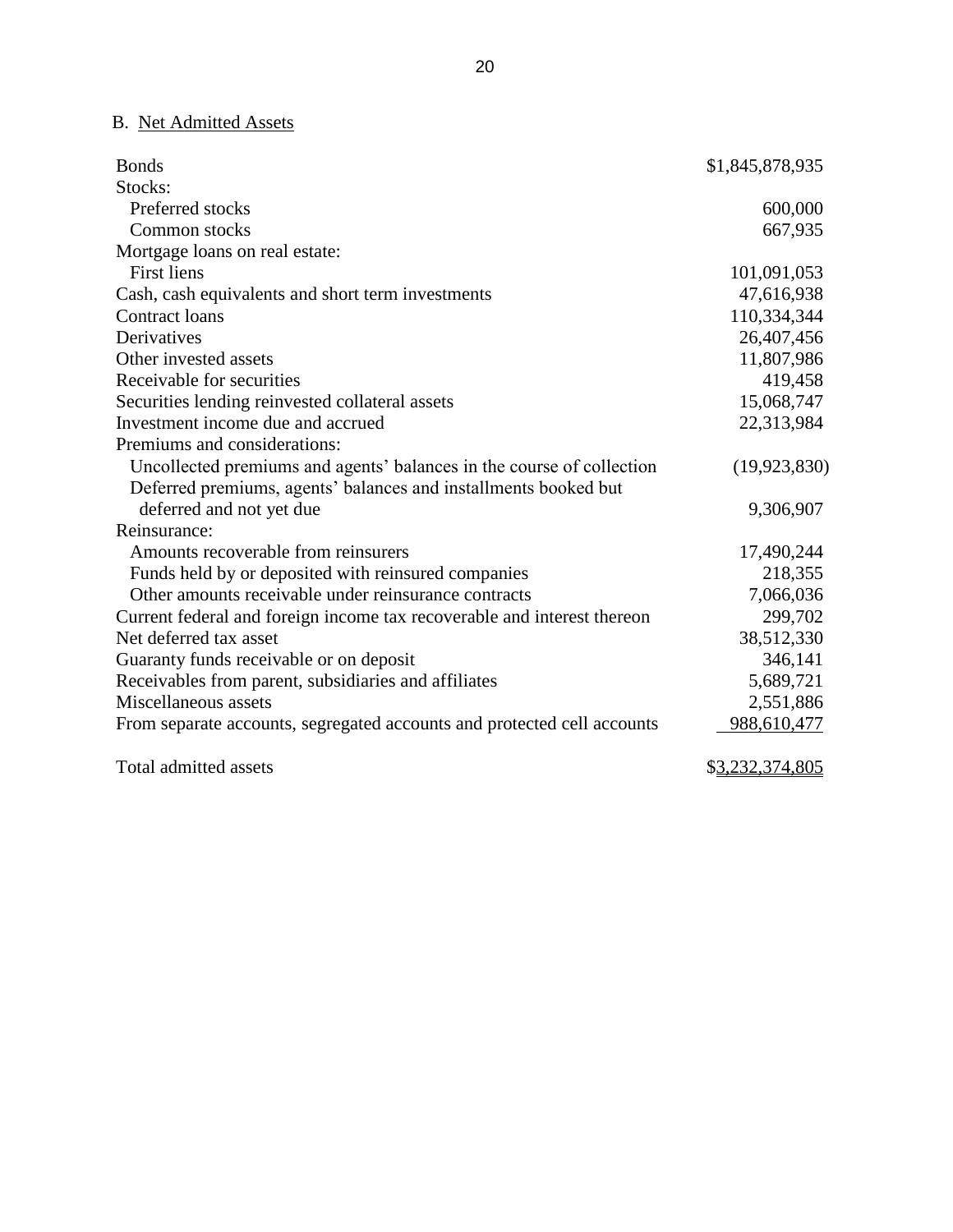#### C. Liabilities, Capital and Surplus

| Aggregate reserve for life policies and contracts                       | \$1,671,372,297 |
|-------------------------------------------------------------------------|-----------------|
| Aggregate reserve for accident and health contracts                     | 37, 251, 337    |
| Liability for deposit-type contracts                                    | 101,836,935     |
| Contract claims:                                                        |                 |
| Life                                                                    | 23,706,413      |
| Accident and health                                                     | 1,698,061       |
| Policyholders' dividends and coupons due and unpaid                     | 25,641          |
| Provision for policyholders' dividends and coupons payable in           |                 |
| following calendar year - estimated amounts                             |                 |
| Dividends apportioned for payment                                       | 1,106,372       |
| Premiums and annuity considerations for life and accident and health    |                 |
| contracts received in advance                                           | 456,963         |
| Contract liabilities not included elsewhere:                            |                 |
| Provision for experience rating refunds                                 | 468,470         |
| Commissions to agents due or accrued                                    | 509,066         |
| General expenses due or accrued                                         | 869,984         |
| Transfers to separate accounts due or accrued                           | (15,520,426)    |
| Taxes, licenses and fees due or accrued, excluding federal income taxes | 834,757         |
| Unearned investment income                                              | 3,682,237       |
| Amounts withheld or retained by company as agent or trustee             | 1,316,279       |
| Amounts held for agents' account                                        | 472,520         |
| Remittances and items not allocated                                     | 6,605,209       |
| Miscellaneous liabilities:                                              |                 |
| Asset valuation reserve                                                 | 1,190,152       |
| Reinsurance in unauthorized companies                                   | 164,331         |
| Payable to parent, subsidiaries and affiliates                          | 22,033,361      |
| Derivatives                                                             | 2,703,815       |
| Payable for securities                                                  | 16,666          |
| Payable for securities lending                                          | 15,068,747      |
| Margin call collateral                                                  | 15,800,000      |
| Other contingency reserves                                              | 4,123,994       |
| Futures payable                                                         | 3,483,124       |
| Unclaimed property                                                      | 1,420,518       |
| Bad debt reserve                                                        | 239,976         |
| Miscellaneous liabilities                                               | 209,529         |
| From Separate Accounts statement                                        | 988,610,477     |
|                                                                         |                 |
| <b>Total liabilities</b>                                                | \$2,891,756,805 |
|                                                                         | \$              |
| Common capital stock                                                    | 2,755,726       |
| Deferred gain on reinsurance                                            | 73,341,861      |
| Gross paid in and contributed surplus                                   | 228,881,164     |
| Unassigned funds (surplus)                                              | 35,639,249      |
|                                                                         |                 |
| Surplus                                                                 | \$ 337,862,274  |
| Total capital and surplus                                               | \$ 340,618,000  |
| Total liabilities, capital and surplus                                  | \$3,232,374,805 |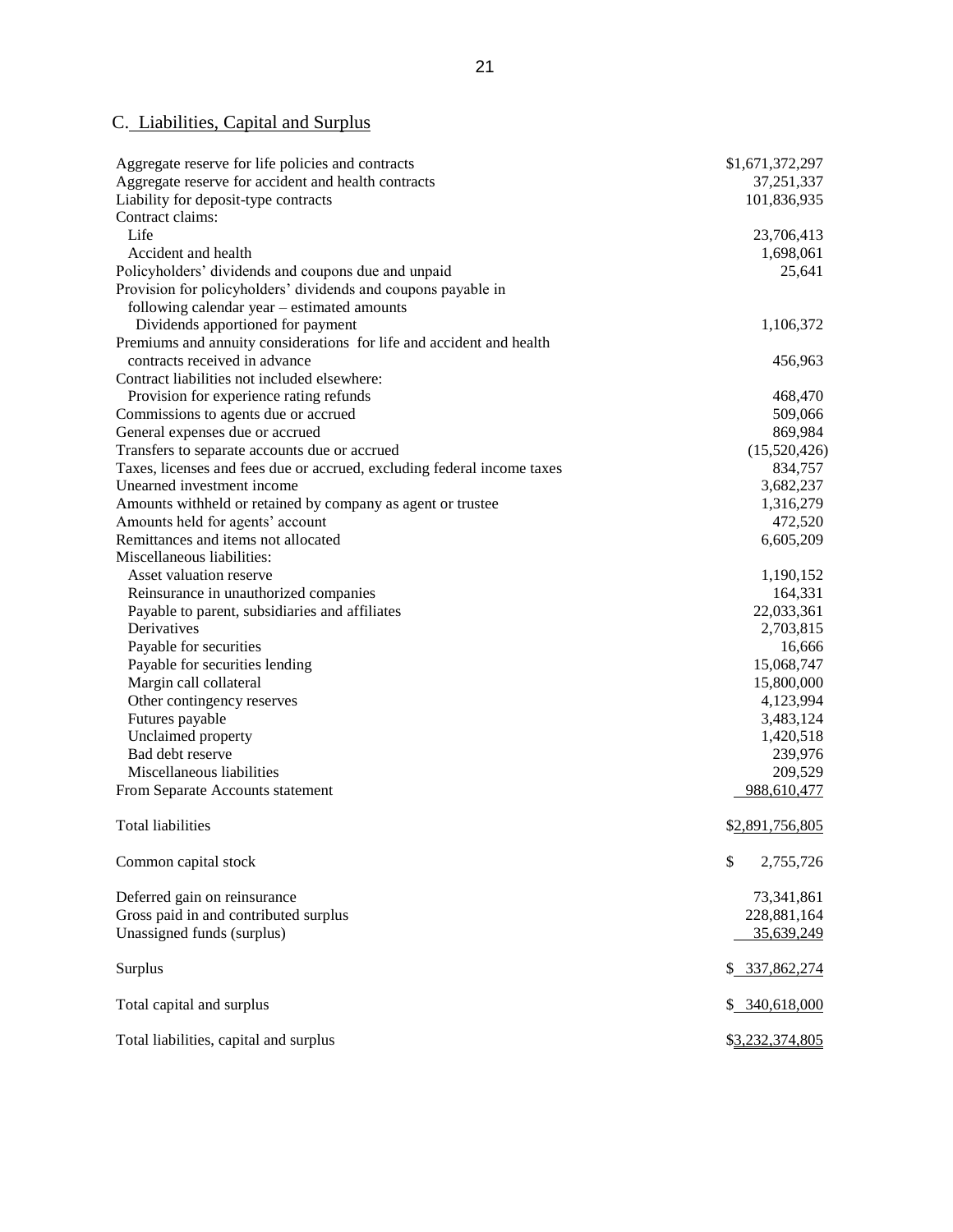# D. Condensed Summary of Operations

|                                                          | 2009                        | 2010            | 2011              | 2012          |
|----------------------------------------------------------|-----------------------------|-----------------|-------------------|---------------|
| Premiums and considerations                              | 286,671,630<br>\$           | \$180,229,916   | \$116,292,844     | \$160,765,348 |
| Investment income                                        | 101,639,177                 | 104,384,967     | 107,975,340       | 101,392,349   |
| Commissions and reserve adjustments on reinsurance ceded | 34,871,875                  | 30,443,583      | 50,899,947        | 39,385,191    |
| Miscellaneous income                                     | 27,809,063                  | 33,911,002      | 30,484,565        | 29,566,243    |
| Total income                                             | \$450,991,745               | \$348,969,468   | \$305,652,696     | \$331,109,131 |
| Benefit payments                                         | $\mathbb{S}$<br>490,292,633 | \$263,513,052   | \$318,998,675     | \$284,501,284 |
| Increase in reserves                                     | (98, 793, 097)              | 3,185,883       | 49,841,715        | (43,071,254)  |
| Commissions                                              | 38,090,845                  | 29,944,847      | 34,585,175        | 33,527,508    |
| General expenses and taxes                               | 55,900,353                  | 54,466,177      | 42,759,023        | 49,245,795    |
| Increase in loading on deferred and uncollected premiums | (12,999,792)                | (169, 436)      | (4,288,639)       | 9,895,276     |
| Net transfers to (from) Separate Accounts                | (149,308,220)               | (21, 261, 699)  | (95, 991, 234)    | (89,310,255)  |
| Miscellaneous deductions                                 | 936,288                     | 287,060         | 5,198,019         | 1,154,166     |
| <b>Total deductions</b>                                  | \$324,119,010               | \$329,965,884   | \$351,102,734     | \$245,942,520 |
| Net gain (loss)                                          | 126,872,735<br>S.           | \$19,003,584    | \$ (45,450,038)   | \$85,166,611  |
| Dividends                                                | 937,175                     | 926,974         | 977,693           | 1,062,521     |
| Federal and foreign income taxes incurred                | 6,852,767                   | 3,113,244       | (973, 363)        | 16,211,735    |
| Net gain (loss) from operations                          |                             |                 |                   |               |
| before net realized capital gains                        | \$119,082,793               | \$14,963,366    | \$ (45, 454, 368) | \$67,892,355  |
| Net realized capital gains (losses)                      | (23,836,810)                | (34,989,133)    | (3,601,986)       | (27,822,492)  |
| Net income                                               | 95,245,983<br>$\mathbb{S}$  | \$ (20,025,767) | \$ (49,056,354)   | \$40,069,863  |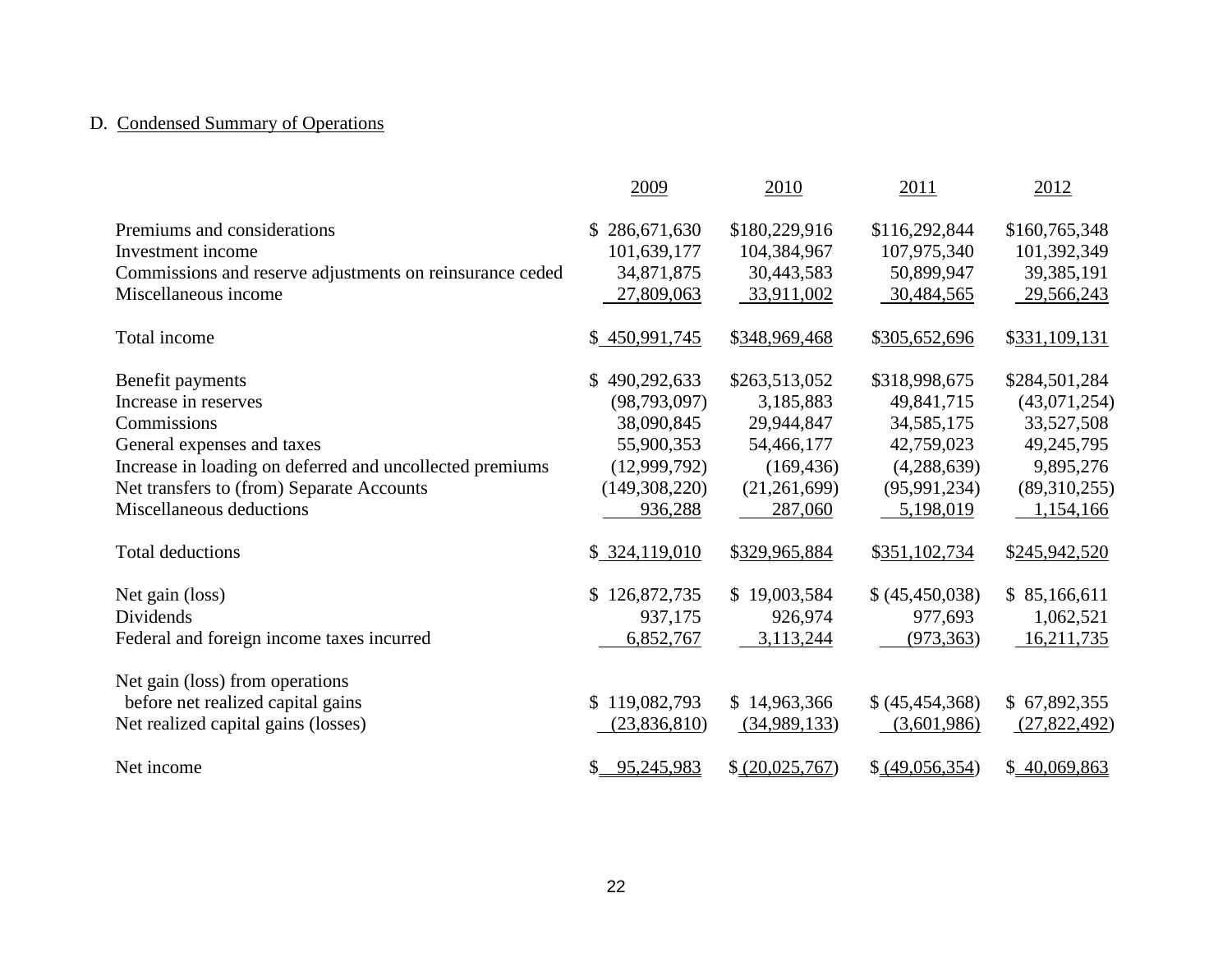# E. Capital and Surplus Account

|                                                               | 2009           | 2010            | 2011            | 2012          |
|---------------------------------------------------------------|----------------|-----------------|-----------------|---------------|
| Capital and surplus, December 31, prior year                  | \$221,963,579  | \$322,591,230   | \$320,196,136   | \$281,525,091 |
| Net income                                                    | \$95,245,983   | \$ (20,025,767) | \$ (49,056,354) | \$40,069,863  |
| Change in net unrealized capital gains (losses)               | (3,139,981)    | (747, 944)      | 17,291,549      | (141, 535)    |
| Change in net unrealized foreign exchange capital gain (loss) | (57, 161)      | (99, 483)       | 122,680         | 149,954       |
| Change in net deferred income tax                             | (34, 962, 697) | 13,079,307      | 16,082,043      | (7,432,676)   |
| Change in non-admitted assets and related items               | 21,727,623     | (8,587,451)     | (9,868,741)     | 16,626,867    |
| Change in liability for reinsurance in unauthorized companies | 2,611,050      | 1,782,704       | 1,375           | 3,036         |
| Change in reserve valuation basis                             | $\theta$       | 2,191,435       | 0               |               |
| Change in asset valuation reserve                             | 15,185,488     | (534, 598)      | (12,858,102)    | 14,426,193    |
| Cumulative effect of changes in accounting principles         | (525, 240)     | $\Omega$        | $\theta$        | (1,880,928)   |
| Change in surplus as a result of reinsurance                  | (2,712,030)    | (2,712,030)     | 2,347,528       | (2,885,006)   |
| Prior period adjustment                                       |                |                 | $\theta$        | 157,141       |
| Admitted deferred tax per SSAP 10R                            | 7,254,617      | 13,258,732      | (2,733,023)     | $\theta$      |
| Net change in capital and surplus for the year                | \$100,627,652  | \$ (2,395,095)  | \$ (38,671,045) | \$59,092,909  |
| Capital and surplus, December 31, current year                | \$322,591,230  | \$320,196,136   | \$281,525,091   | \$340,618,000 |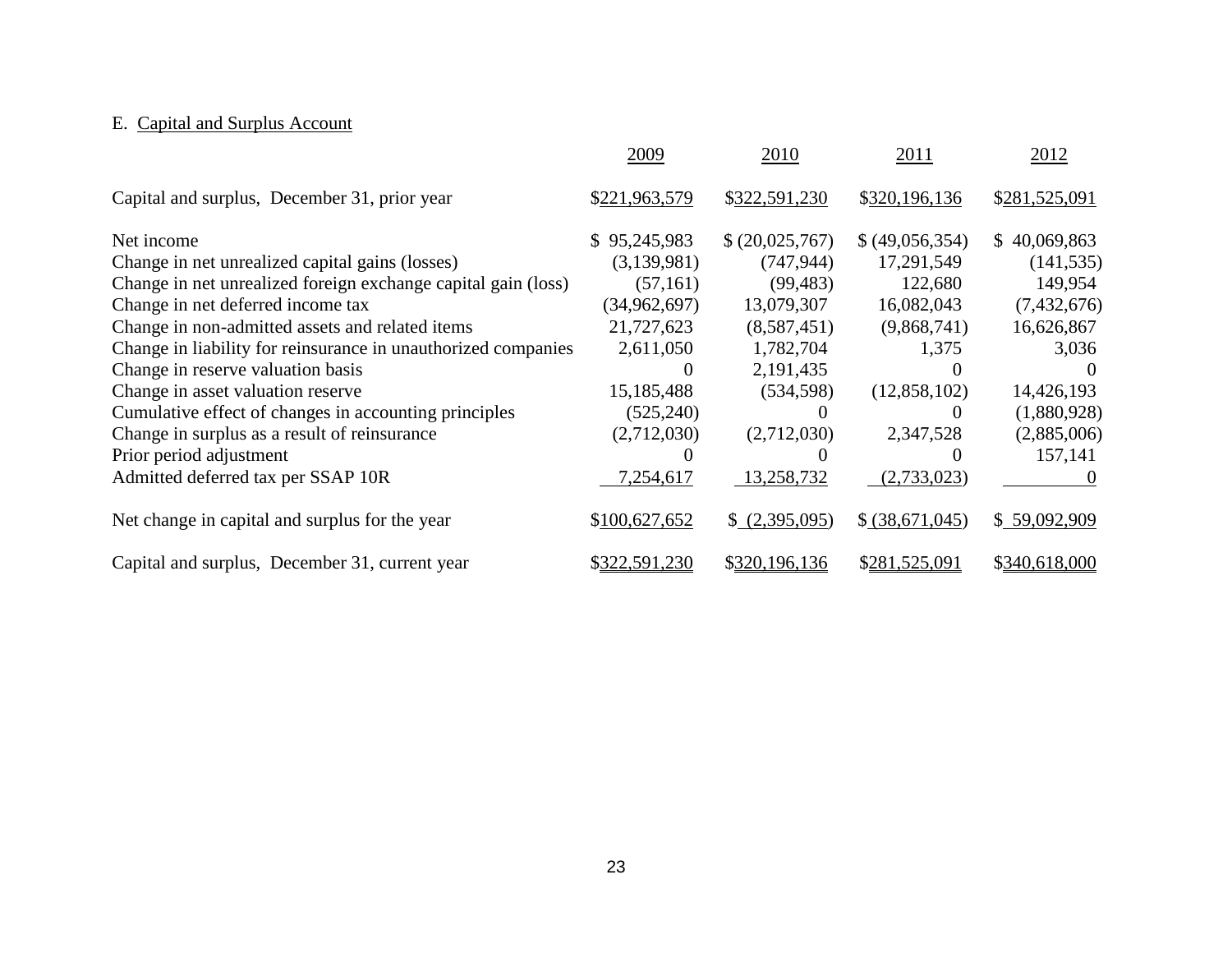#### 7. MARKET CONDUCT ACTIVITIES

<span id="page-26-0"></span> affecting policyholders, claimants, and beneficiaries to determine compliance with applicable The examiner reviewed various elements of the Company's market conduct activities statutes and regulations and the operating rules of the Company.

#### A. Advertising and Sales Activities

 activities of the agency force including trade practices, solicitation and the replacement of The examiner reviewed a sample of the Company's advertising files and the sales insurance policies.

Based upon the sample reviewed, no significant findings were noted.

#### B. Underwriting and Policy Forms

The examiner reviewed a sample of new underwriting files, both issued and declined, and the applicable policy forms.

Based upon the sample reviewed, no significant findings were noted.

#### C. Treatment of Policyholders

 lapses. The examiner also reviewed the various controls involved, checked the accuracy of the The examiner reviewed a sample of various types of claims, surrenders, changes and computations and traced the accounting data to the books of account.

Based upon the sample reviewed, no significant findings were noted.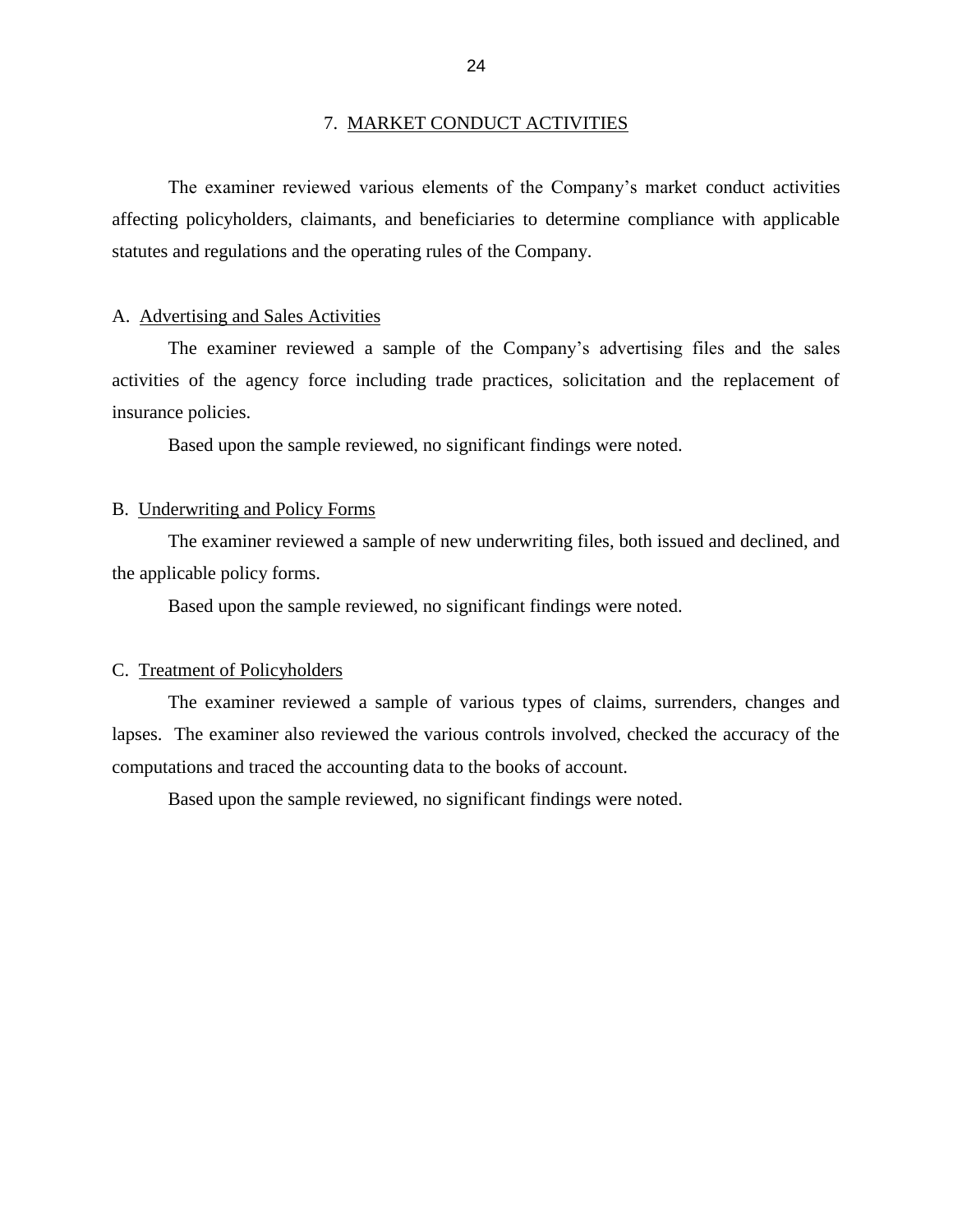#### 8. PRIOR REPORT SUMMARY AND CONCLUSIONS

Following are the violation and recommendation contained in the prior financial report on examination and the subsequent actions taken by the Company in response to each citation:

#### Item Description

 A The Company violated Section 1505(d)(3) of the New York Insurance Law by not notifying the Superintendent in writing of agreements with affiliates at least thirty days before the effective dates of the agreements. A similar violation appeared in the prior report on examination.

> The Company did not enter into any new agreements with affiliates during the examination period. The agreements referenced above were subsequently filed with and approved by the Department.

 B The examiner recommended that, for future years, the Company compute reserves based upon appropriate assumptions and methodology in a manner acceptable to the Department.

> The Company subsequently computed reserves based upon appropriate assumption and methodologies in a manner acceptable to the Department, and received reserve certifications from the Department.

 Following are the violations contained in the prior Market Conduct report on examination and the subsequent actions taken by the Company in response to each citation:

Item Description

 A The Company violated Section 53-2.2(a)(4) of Department Regulation No. 74 by not using the generic name of the basic policy on the policy summary.

> During the current examination, the examiner did not identify any policy summaries that violated Department Regulation No. 74.

 B The Company violated Section 243.2(b)(1) of Department Regulation No. 152 by not maintaining complete records of policies subject to review.

> The examiner did not note any incomplete policy records during the current examination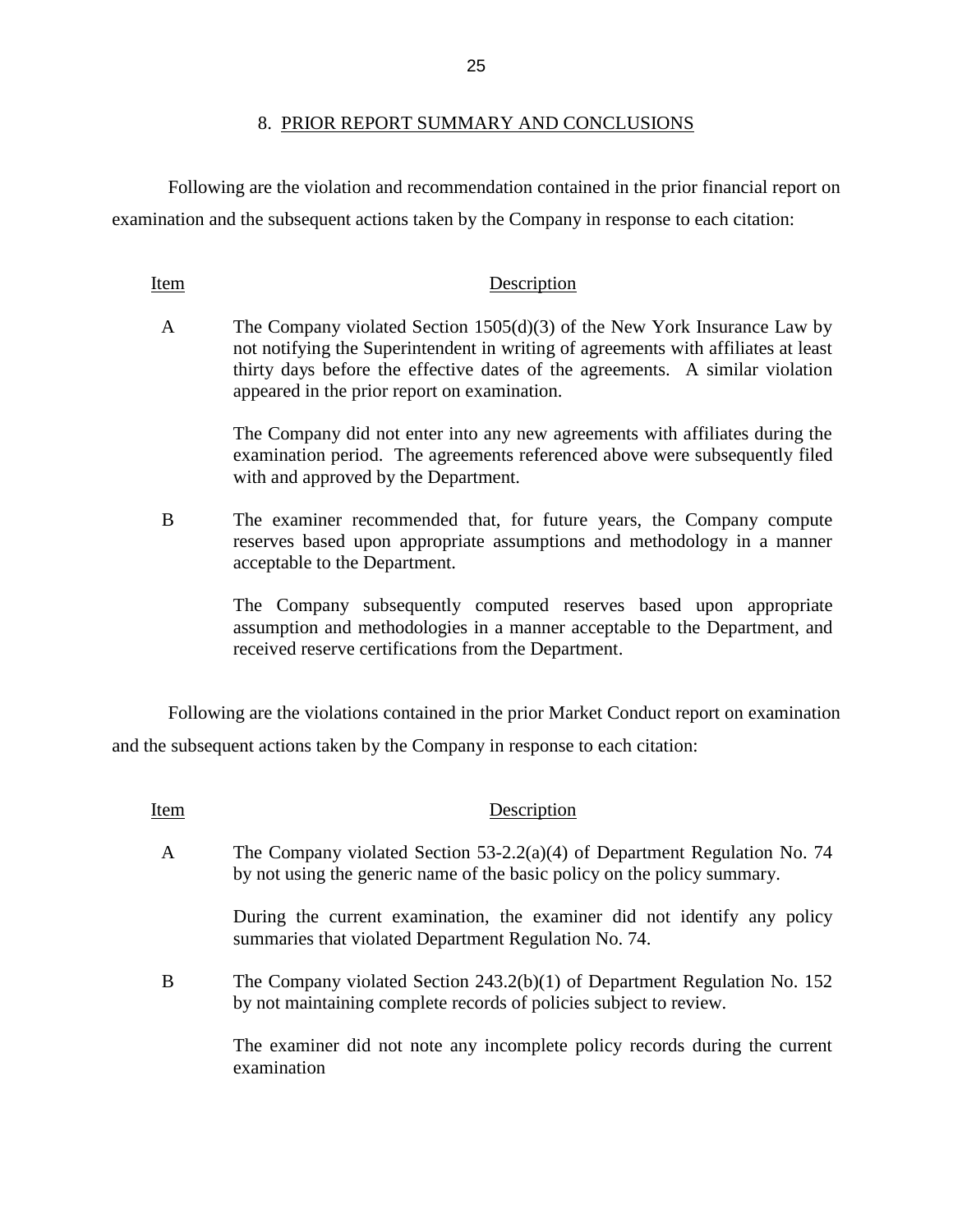Respectfully submitted,

/s/ James W. Menck, CFE Examiner-in-Charge

## COUNTY OF NEW YORK ) STATE OF NEW YORK ) )SS:

James W. Menck, being duly sworn, deposes and says that the foregoing report, subscribed by him, is true to the best of his knowledge and belief.

/s/

James W. Menck

Subscribed and sworn to before me

this day of